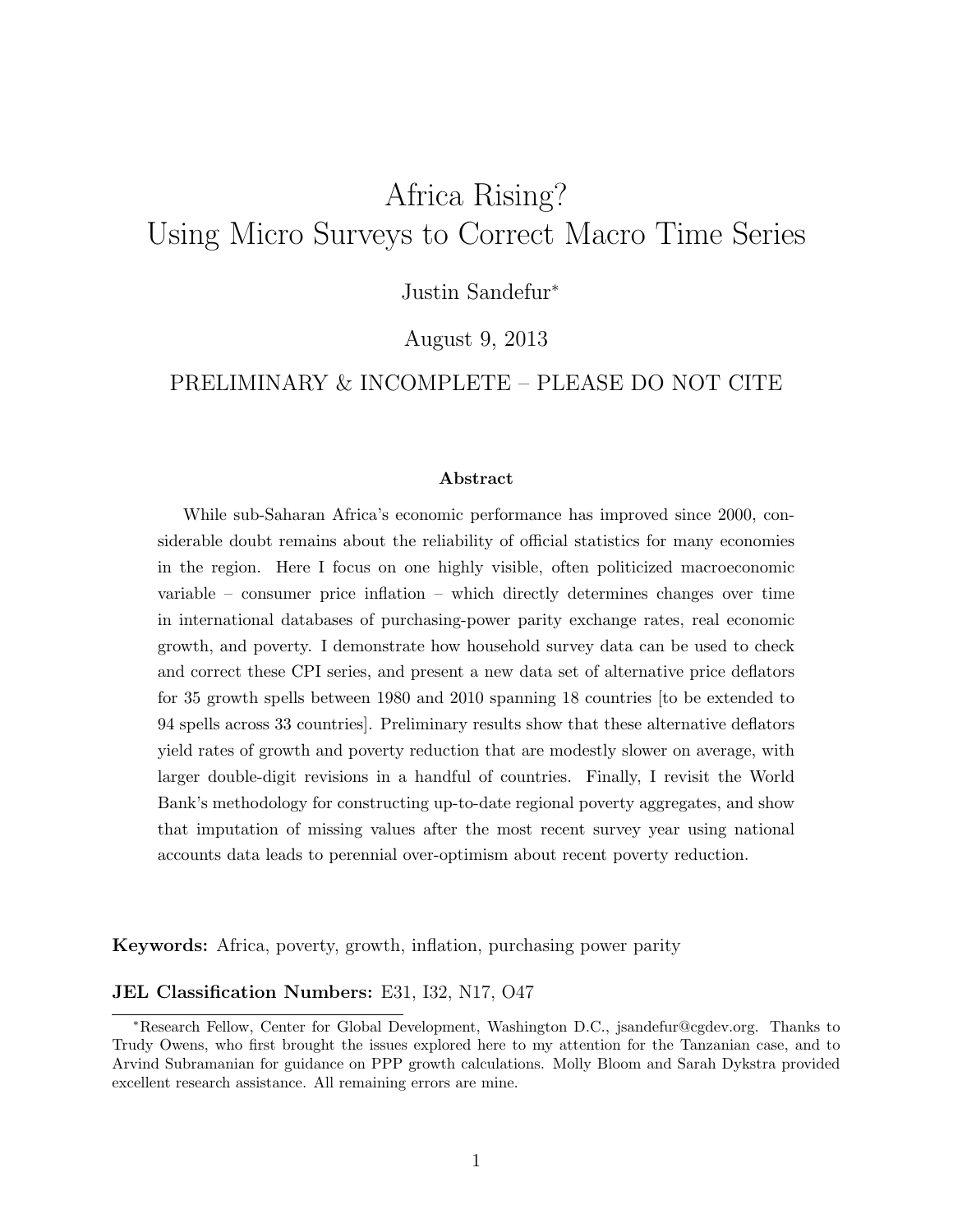# Contents

|             | 1 Introduction                                                 | 3               |
|-------------|----------------------------------------------------------------|-----------------|
|             | 2 Case study: Tanzania, 2000-2007                              | $5\overline{)}$ |
|             | 3 Discrepancies between national & international poverty rates | 8               |
| 4           | Discrepancies between alternative measures of inflation        | 11              |
|             | 4.1                                                            | 11              |
|             | 4.2                                                            | 12              |
| $5^{\circ}$ | Revised estimates of poverty reduction and growth              | 16              |
|             | 5.1                                                            | 16              |
|             | 5.2                                                            | 17              |
|             | 6 Imputation for regional aggregates and "now-casting"         | 19              |
| $7\,$       | Conclusion                                                     | 22              |

## List of Tables

| $\mathbf{1}$ | Regressing international on national poverty reduction $\dots \dots \dots \dots$ |  |
|--------------|----------------------------------------------------------------------------------|--|
|              |                                                                                  |  |
|              |                                                                                  |  |
|              |                                                                                  |  |
|              | 5 Growth & poverty spells with available household survey data 26                |  |

# List of Figures

| 2              | Changes in poverty headcount rate by national and international definitions | - 9 |
|----------------|-----------------------------------------------------------------------------|-----|
|                |                                                                             |     |
| $\overline{4}$ | Revised versus World Bank estimates of absolute poverty 18                  |     |
|                | 5 Actual versus imputed poverty rates, using World Bank methodology 20      |     |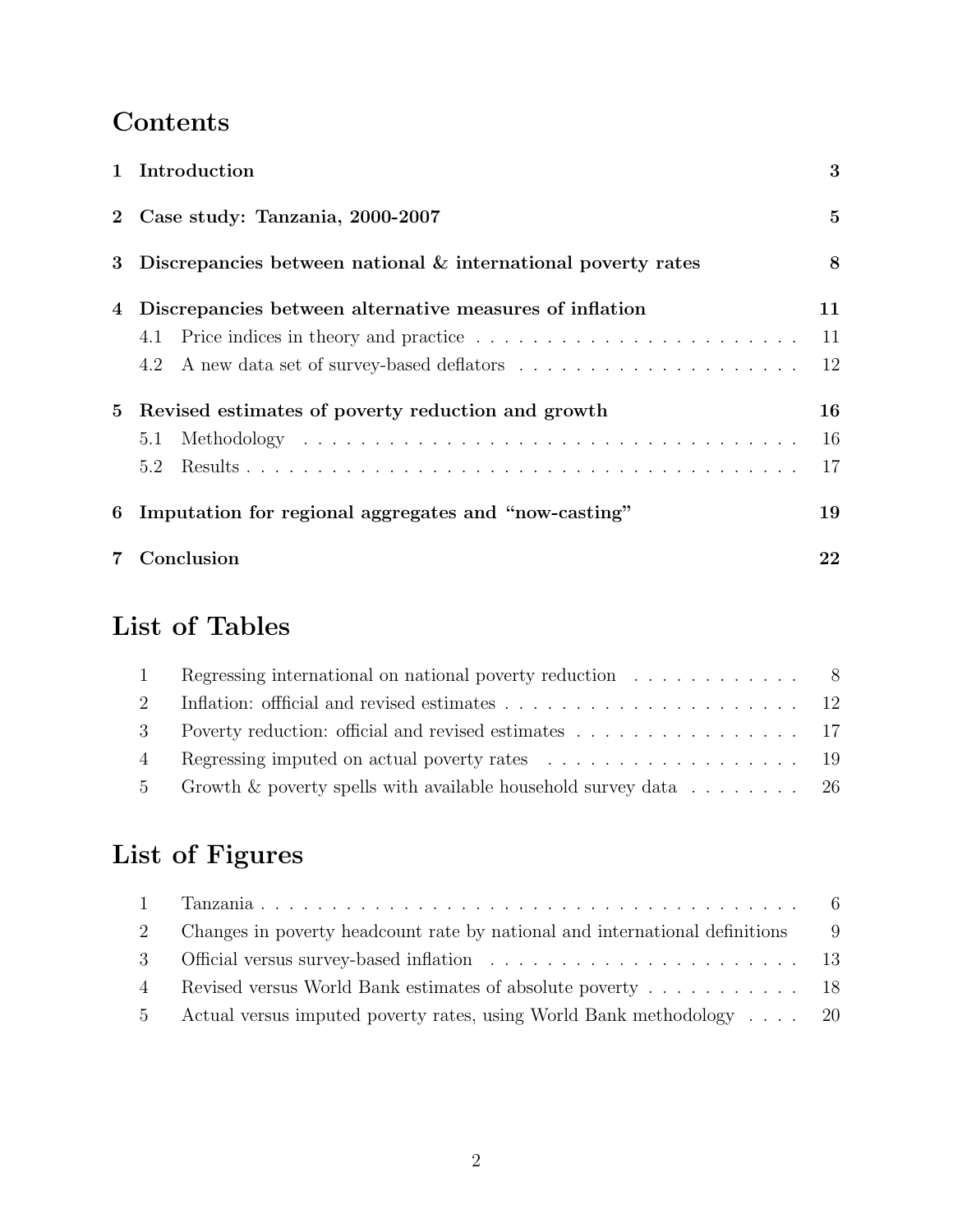### 1 Introduction

During the last decade, both the popular and academic narrative regarding Africa's economic performance shifted dramatically, from a "growth tragedy" (Easterly and Levine 1997) to a potential "growth miracle" (Young 2012). While the May 2000 cover of The Economist declared Africa a "hopeless continent," by December 2011 the magazine cover was celebrating "Africa rising," noting that "[o]ver the past decade six of the world's ten fastest-growing countries were African. In eight of the past ten years, Africa has grown faster than East Asia, including Japan".

The story is very similar for the evolution of absolute poverty in the region. Dollara-day poverty  $-$  i.e., the proportion of the population living in households with income or consumption below \$1.25 per person per day in purchasing-power parity terms – has been declining quite rapidly over the past decade in the Sub-Saharan Africa region (henceforth, "Africa"). Chen and Ravallion (2010) find that absolute poverty in the region peaked at 78.1% in 1993, remained relatively steady at 77.6% up to 1999, then dropped to 69.2% by 2008. More recent World Bank updates to these figures show continued poverty reduction since 2008, amounting to "an impressive decline of 17 percent in one decade" (World Bank 2013).

The calculations underlying these trends in real GDP growth and poverty reduction rely on indices of purchasing power parity (PPP) which have been the subject of enormous controversy in the academic literature. The 2005 update to the PPP indices produced by the International Comparison Program (2008) resulted in significant revisions to the price levels – and hence poverty and GDP levels – in several regions. Deaton (2010) notes that these revisions imply poverty in East Asia in 1993, previously estimated at 25.2%, is now estimated at 50.8%. The revisions for Africa were smaller but still economically significant, implying a 1993 poverty level 56.9% instead of 49.7%.

Controversy around the PPP indices has focused on revisions to the index levels for cross-national comparisons. As Johnson, Larson, Papageorgiou, and Subramanian (2013) demonstrate, these revisions also have large implications for the growth of GDP measured in PPP terms. I focus here on the changes over time to the PPP indices themselves within a single version of the series (International Comparison Program 2008). These changes, which have first-order effects on rates of growth and poverty reduction, do not rely on independent data from the International Comparison Program, but are calculated using official consumer price indices (CPI) reported by national statistics offices. In this paper, I show that for many African countries these CPI series may severely understate true inflation, and thus provide overly optimistic trends of real GDP growth and poverty reduction.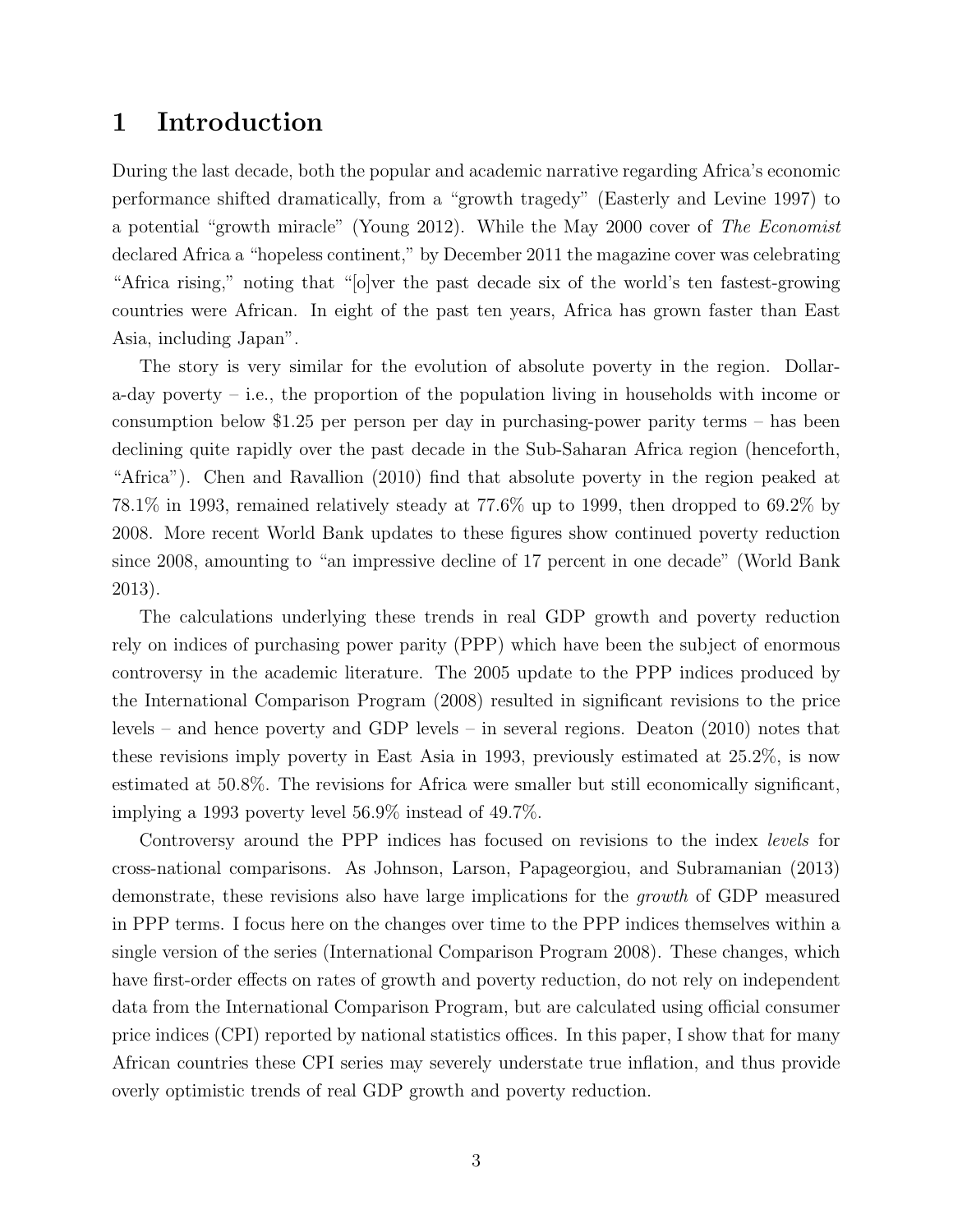I present a new database of national poverty lines and their changes over time, based on comparable household surveys, expanding on the work of Ravallion, Datt, and van de Walle (1991) and Ravallion, Chen, and Sangraula (2009). Africa is a natural focus for this exercise because, unlike in Latin America for instance, poverty rates and poverty lines are typically calculated on the basis of consumption and expenditure surveys, rather than income surveys. Poverty lines derived from consumption and expenditure surveys are typically defined as a measure of the cost of living for the poor measured in current local currency units, comparable to a consumer price index. A downside of poverty lines as an alternative to consumer price indices is that they are produced quite infrequently, usually at intervals of five years or more. However, these intervals correspond by construction to the periods for which data on household welfare is available to calculate PPP poverty numbers. Furthermore, poverty lines have the advantage of being completely independent from the often-politicized official CPI.

In Section 5, I use this database of poverty lines to construct new PPP deflators for 23 growth spells in African economies.<sup>1</sup> These revised deflators enable me to revise the localcurrency value of dollar-a-day poverty lines, and thus calculate new dollar-a-day poverty rates and poverty-reduction trajectories for each country.

The revised PPP deflators also present a new picture of real GDP growth rates in the region. This analysis is still preliminary, but in future drafts I propose to apply thse new survey-based deflators to national accounts data to calculate new rates of real final household consumption and, in turn, real GDP growth.

These revised national accounts figures are also instrumental in calculating poverty rates for Africa as a whole, which involves imputing values for country-year cells without survey data. Because the sample of countries covered by recent surveys fluctuates from year to year (and even decade to decade), World Bank estimates for global or regional poverty rates rely on imputation to fill in missing values and maintain a consistent sample of countries over time. As described in Ravallion (2008), imputation is done by applying the growth rate of total consumption in the national accounts to the distribution of consumption from the most recent survey, implicitly assuming that economic growth was evenly distributed across the distribution. Ravallion (2003) provides justification for this assumption by showing that growth in consumption from surveys and national accounts are the same, on average, in a sample of developing and transition countries in the 1980s and 1990s, after excluding Eastern and Central Europe. However, I show this is no longer the case using revised deflators.

<sup>&</sup>lt;sup>1</sup>These results are preliminary and incomplete. The eventual goal is to complete this analysis for all 96 spells listed in Figure 5 in the appendix, i.e., all spells for which I have been able to identify comparable household surveys over time in Sub-Saharan Africa from 1980 to 2010.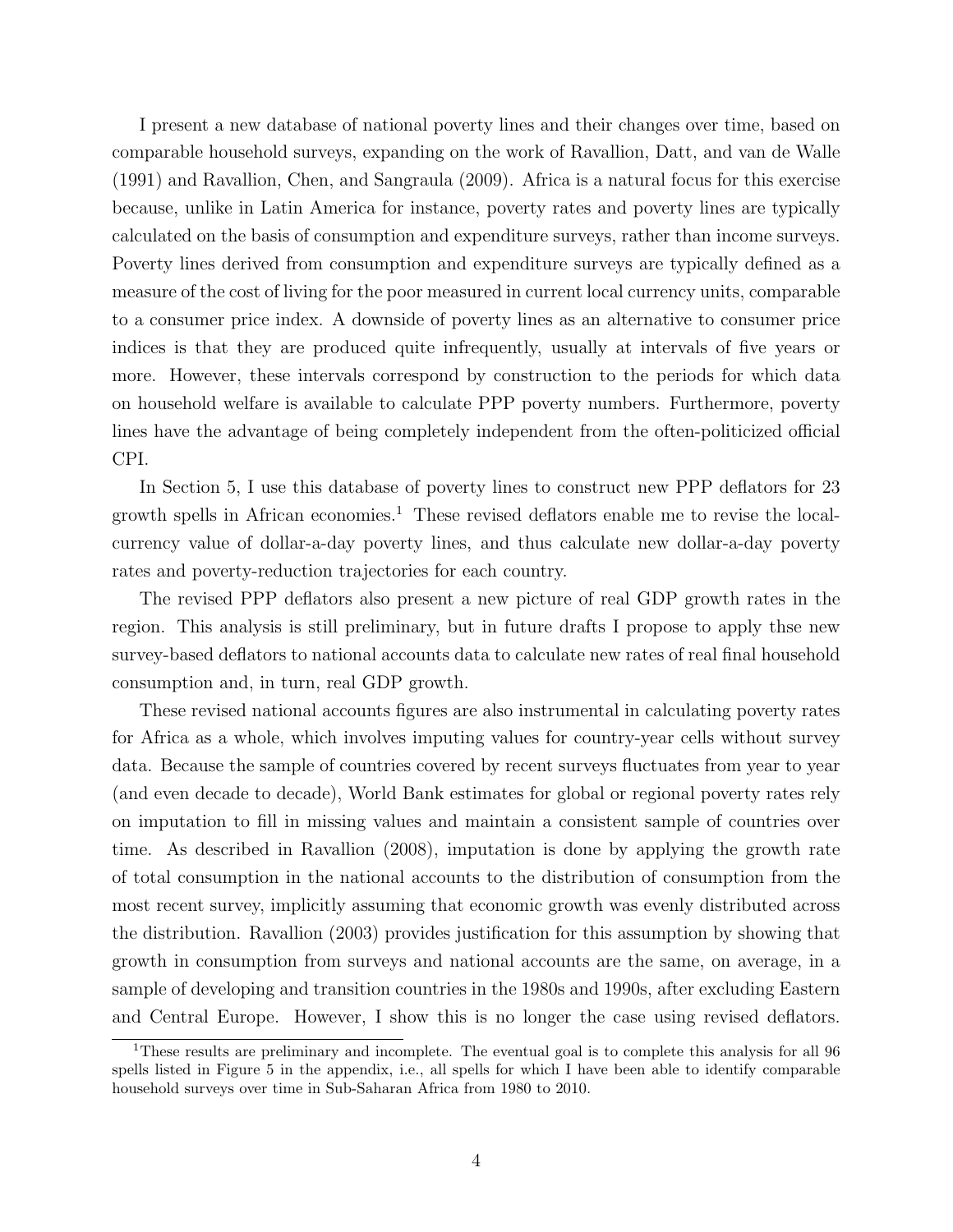Imputation using national accounts data leads to overestimation of poverty reduction in the years since the most recent survey. leading to perpetual over-optimism about recent economic perfor , and propose revised imputed measures of poverty for years without survey data. In future drafts I plan to implement alternative imputation procedures that require less stringent assumptions and avoid this pitfall.

The rest of the paper is organized as follows. The following section provides an introduction to PPP indices, focusing on the particular challenges in an African context. Section 2 presents a case study of Tanzania which is essentially a condensed version of the full paper, demonstrating systematic biases in the official inflation series and illustrating how household survey data can produce revised estimates of inflation, poverty reduction, and real GDP growth. Sections 3 and 4 attempt to demonstrate these same problems exist more broadly in the region, showing that trends in national and international poverty rates frequently diverge and that this divergence stems from underestimation of inflation. Section 5 turns from diagnosis to cure, calculating estimates of inflation, poverty, and growth for a set of 23 country growth spells with available survey data. Section 6 exposes and attempts to correct an additional problem with current poverty estimates which arises in the imputation of missing values required for aggregating country-specific estimates to produce regional and global poverty figures. Once again, current official estimates appear over-optimistic about the pace of poverty reduction in Africa. Section 7 concludes.

### 2 Case study: Tanzania, 2000-2007

Recent Tanzanian history illustrates how mismeasurement or misreporting of official consumer price indices may lead to overly optimistic estimates of poverty reduction and growth based on PPP exchange rates.

One of the central mysterious in the macroeconomic policy debate in Tanzania in recent years has been the apparent failure of rapid growth in the early 2000's to translate into significant poverty reduction (Mkenda, Luvanda, and Ruhinduka 2010). From 2000 to 2007, real per capita GDP in PPP dollars as reported in the World Bank's World Development Indicators grew at 4.2%. Meanwhile, poverty as defined by Tanzania's National Bureau of Statistics fell modestly by less than one percentage point per annum, from 38.7% to 33.4% (National Bureau of Statistics 2009). An obvious explanation for this contrast is that growth was simply concentrated among more affluent households, yet the Gini coefficient of inequality was unchanged over this period (National Bureau of Statistics 2009, p. 53). Atkinson and Lugo (2010) review possible explanations that might reconcile this pattern of rapid growth without significant poverty reduction or rising inequality, including the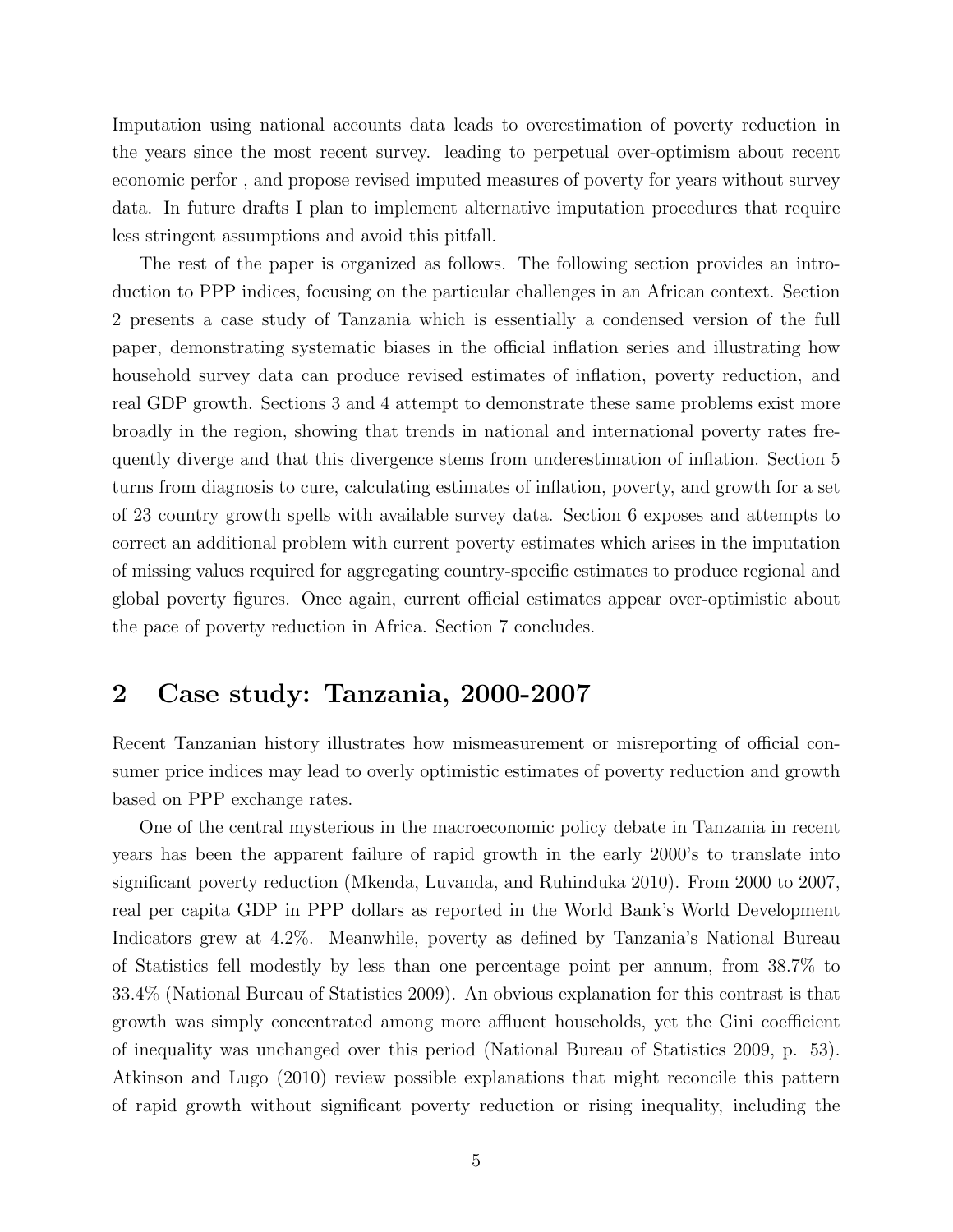



(a) Alternative measures of poverty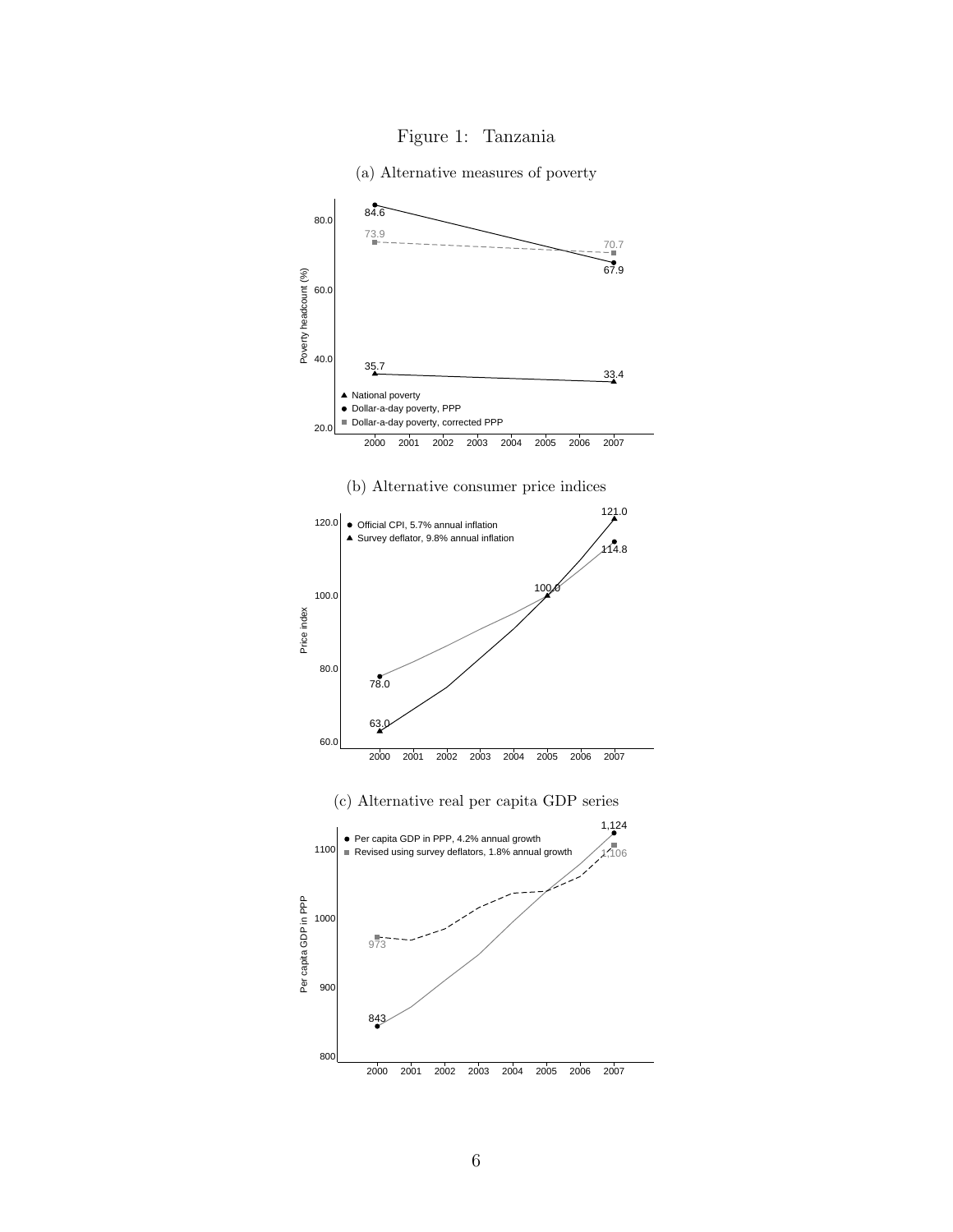possibility that growth rates may be overstated due to errors in the price deflators.

One piece of evidence in favor of the price deflator explanation is the divergence between national and international poverty rates. While national poverty fell very slowly, the World Bank's PovCalNet website reports that between 2000 and 2007, dollar-a-day poverty in PPP terms in Tanzania fell by 16.7 percentage points, from 84.6% to 67.9% as shown in Figure 1a. Note that both the national and dollar-a-day poverty headcount rates are calculated from the same data source – three successive rounds of Tanzania's Household Budget survey, a comparable, nationally representative survey of household consumption and expenditure conducted by the statistics bureau in 1991, 2000, and 2007 (National Bureau of Statistics 2002, National Bureau of Statistics 2009). Note also that while the national poverty line is considerably lower than the \$1.25 international PPP line, both lines are intended to remain constant over time in terms of real purchasing power.

However, the deflators applied to the national and international poverty lines to calculate changes over time are based on completely independent information. For the international poverty line measured in PPP dollars, changes in the PPP exchange rate are calculated using the official consumer price index (CPI), as is the case for all countries. Tanzania's CPI is based on monthly surveys of markets in 22 major urban areas, despite the fact that over 80% of Tanzania's population lives in rural areas. From a base in 2000, the CPI reported an increase of 47.3% up to 2007, or an average annual inflation rate of 5.7% (see Figure 1b).

In contrast, Tanzania's national poverty line is adjusted over time based on changes to the cost of living for the poor as measured by the same nationally-representative household survey data used to measure poverty. For each round of the survey, a new poverty line is calculated using a consistent "cost of basic needs" methodology, which measures the price of consuming 2,200 calories per person based on typical consumption patterns plus a proportional allowance for non-food expenditure (?). The prices in this calculation are derived from unit values in the survey data, i.e., the amount paid by households per physical unit of each item in the consumption basket. From 2000 to 2007, the nominal value of this national poverty line rose by a factor of 1.93, implying an average annual inflation rate of 9.8%.

This discrepancy – between an inflation rate of 5.7% versus 9.8% per annum over several years – has obvious implications for the calculation of both poverty reduction and economic growth in real terms. The release of the 2007 survey data, which revealed the magnitude of this discrepancy, prompted joint efforts by the World Bank and IMF to reassess the validity of the official consumer price index. Public skepticism of the CPI series increased during 2008 and 2009 as the index failed to register the effects of the world food price crisis. While household surveys showed rapidly rising price levels in excess of 20% per annum, the CPI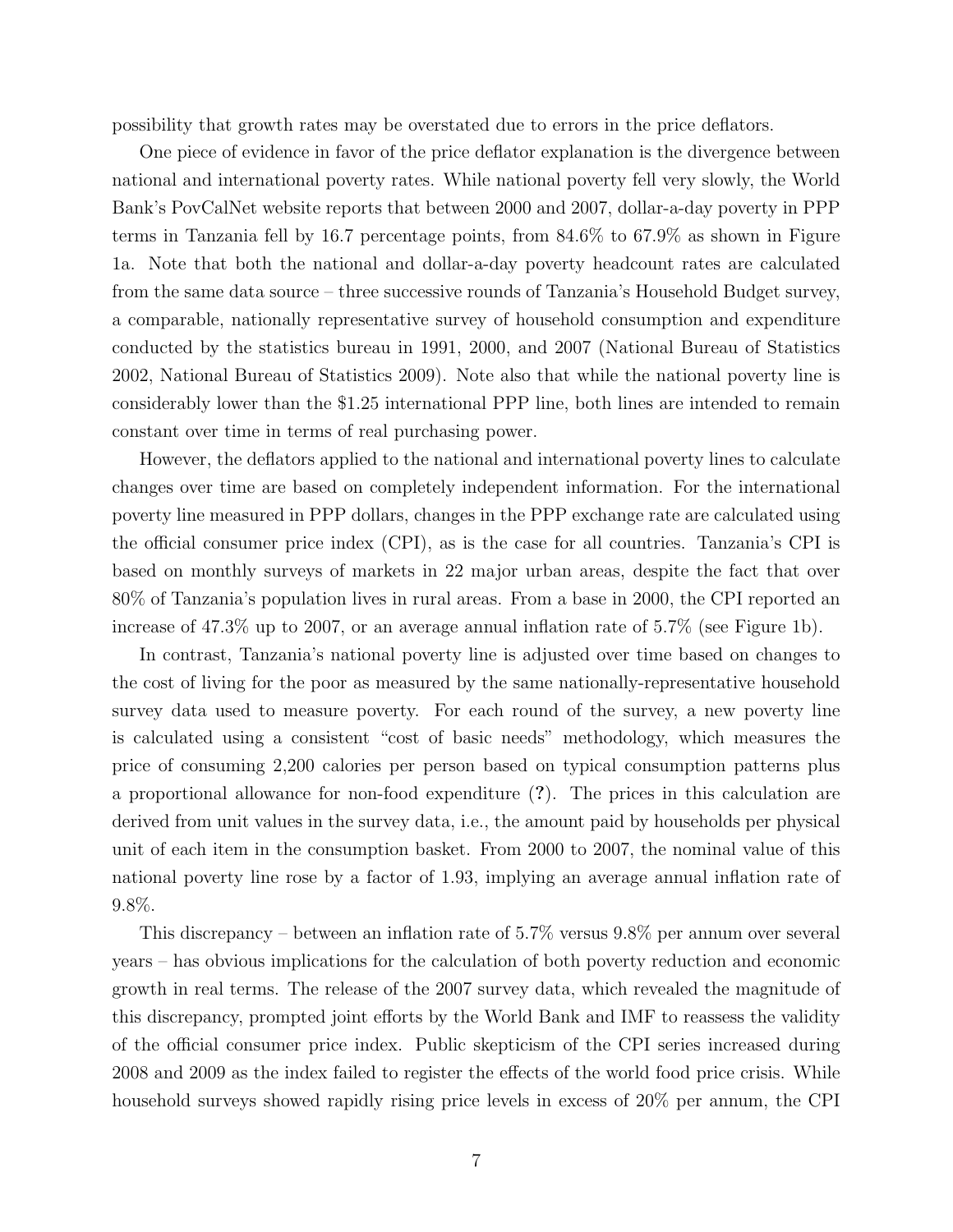|                                 |                    | Change in poverty rate, international line |              |                      |                    |                      |
|---------------------------------|--------------------|--------------------------------------------|--------------|----------------------|--------------------|----------------------|
|                                 |                    | All spells                                 |              | Increases in poverty |                    | Decreases in poverty |
|                                 |                    |                                            | $\mathbf{d}$ |                      | $\mathbf{D}$       | (6)                  |
| Change in pov. rate, nat'l line | .49<br>$(.13)$ *** | .40<br>$(.11)$ ***                         | .01<br>.20)  | .34<br>(.34)         | .78<br>$(.14)$ *** | .37<br>(.25)         |
| Constant                        |                    | -.78<br>$(.19)$ ***                        |              | $-.66$<br>(.56)      |                    | $-.86$<br>$(.44)^*$  |
| Obs.                            | 34                 | 34                                         |              | 14                   | 20                 | 20                   |

#### Table 1: Regressing international on national poverty reduction

Each column reports a separate, OLS regression. The dependent variable is the percentage point change in the international dollar-a-day poverty headcount between two surveys. The 34 observations in the sample span 21 countries for which multiple consecutive household surveys are available. Columns 3 and 4 (5 and 6) restrict the sample to spells where the national poverty rate increased (decreased). Columns 1 and 2 (likewise, 3 and 4, 5 and 6) differ from each other only in the inclusion of a constant term.

continued to report single digit inflation (National Bureau of Statistics 2010). Furthermore, re-analysis of the CPI raw data showed that the underlying CPI prices and unit values from household surveys both produced much higher inflation rates when using a common methodology (*op cit.*). Under both domestic and international pressure, the National Bureau of Statistics overhauled the consumer price index in 2010.

Given the apparent underreporting of inflation in the official CPI, the implicit price index contained in the national poverty lines for 1991, 2000, and 2007 appears to provide a more reliable set of deflators for poverty measurement. As shown in Figure 1a, the survey-based deflators can be applied to create revised PPP conversion factors and calculate alternative estimates of the dollar-a-day poverty rate. This readjustment implies that instead of falling by 16.7 percentage points, dollar-a-day poverty was relatively unchanged, dropping just 3.5 points over seven years from 84.6% to 67.9%.

# 3 Discrepancies between national & international poverty rates

Consider a country with population  $N$ . Let  $C<sub>i</sub>t$  denote nominal, per capita, household consumption for individual i in period t. If  $Z_{2005}^{int}$  measures the international poverty line in 2005 PPP dollars, and  $Z_t^{int}$  the national poverty line in current local currency units, then the two respective headcount poverty rates can be defined as follows.

Dollar-a-day powerty 
$$
\equiv P^{int} = \frac{1}{N} \sum_{i} I[Z_{2005}^{int} > C_{it} \frac{PPP_{2005}}{CPI_t}]
$$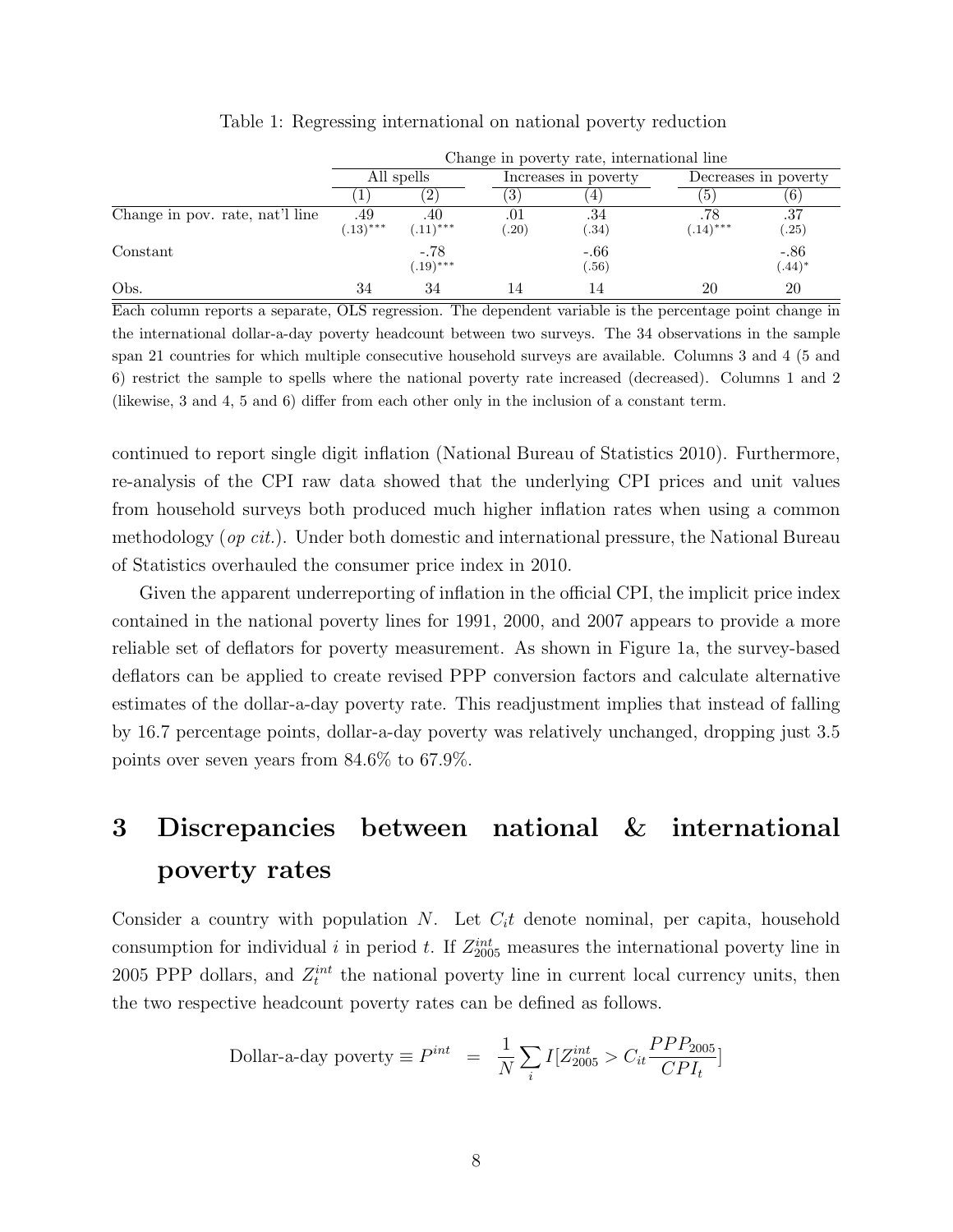

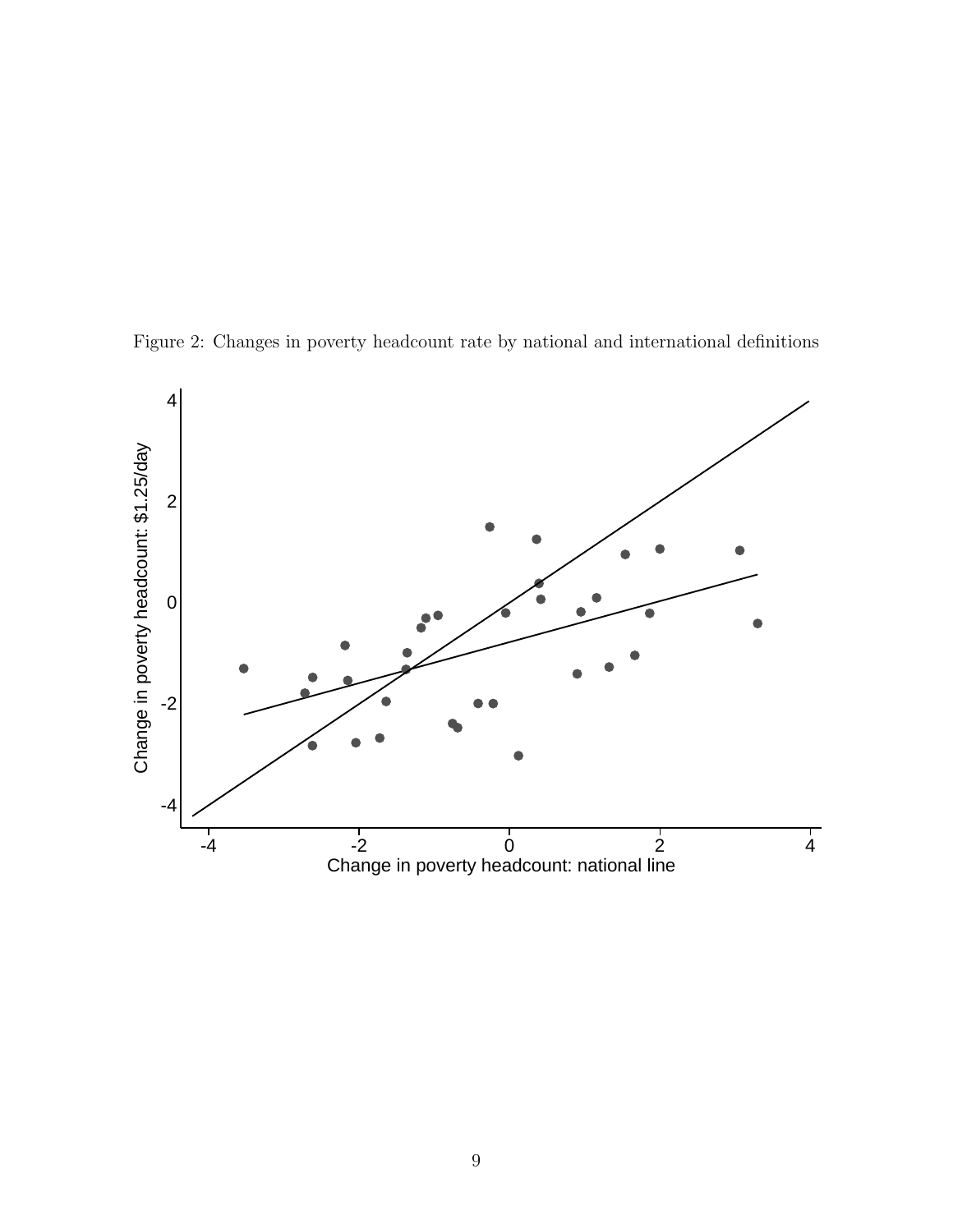National powerty 
$$
\equiv P^{nat}
$$
  $= \frac{1}{N} \sum_{i} I[Z^{nat}_{t} > C_{it}]$   
 $= \frac{1}{N} \sum_{i} I[Z^{int}_{2005} > C_{it} \frac{Z^{int}_{2005}}{Z^{int}_{t}}$ 

]

There are essentially three reasons why changes in national and dollar-a-day poverty may differ when using the same survey data. First, the levels of the poverty lines may differ. As is well known, the growth-elasticity of poverty reduction will differ depending on where the poverty line is set (Bourguignon 2002). In much of Sub-Saharan Africa, national poverty lines are set much lower than the dollar-a-day level.

Second, national poverty lines may differ over time, rendering them incomparable. In what follows, I attempt to construct a dataset of comparable national poverty lines over time within countries, taken from similar household surveys and using a comparable definitions and methodologies to construct a cost-of-basic-needs poverty line.

Third, changes in national and dollar-a-day poverty may differ because the underlying deflators applied to consumption data differ in the two calculations. All else equal, a relatively larger increase in the national compared to the international poverty line  $(\Delta Z_t^{int}/\Delta CPI_t)$ will imply a larger increase in national poverty relative to international dollar-a-day poverty  $(\Delta P^{nat}/\Delta P^{int})$ .

As a preliminary step though, it is notable that the poverty rates as measured relative to the poverty lines set by national governments has been declining much more slowly. Figure 2 shows the relationship between the annual percentage-point change in dollar-a-day poverty  $(y\text{-axis})$  and national poverty  $(x\text{-axis})$  for thirty-four periods between repeated consumption surveys, covering a sample of twenty countries. Note that both rates reported by the World Bank's World Development Indicators, and calculated using the same survey data for the same years.

Table 1 explores this relationship in more detail. The slope coefficient on the regression of changes in international (dollar-a-day) poverty rates on national poverty rates is 0.49 when suppressing the constant term, and is significantly different from unity at the 1\% level. When including a constant, results show that international poverty falls by an average of 0.78% more with a slope coefficient of just 0.4. In short, changes in national poverty do not translate into changes in international poverty one-for-one.

Perhaps more importantly, there is a marked asymmetry between increases and decreases in poverty in this relationship. Column 3 shows that a 1-percent increase in national poverty correlations with roughly zero change in international poverty, while column 5 shows that a 1-percent decrease in national poverty yields a 0.78 percentage point decrease in international poverty.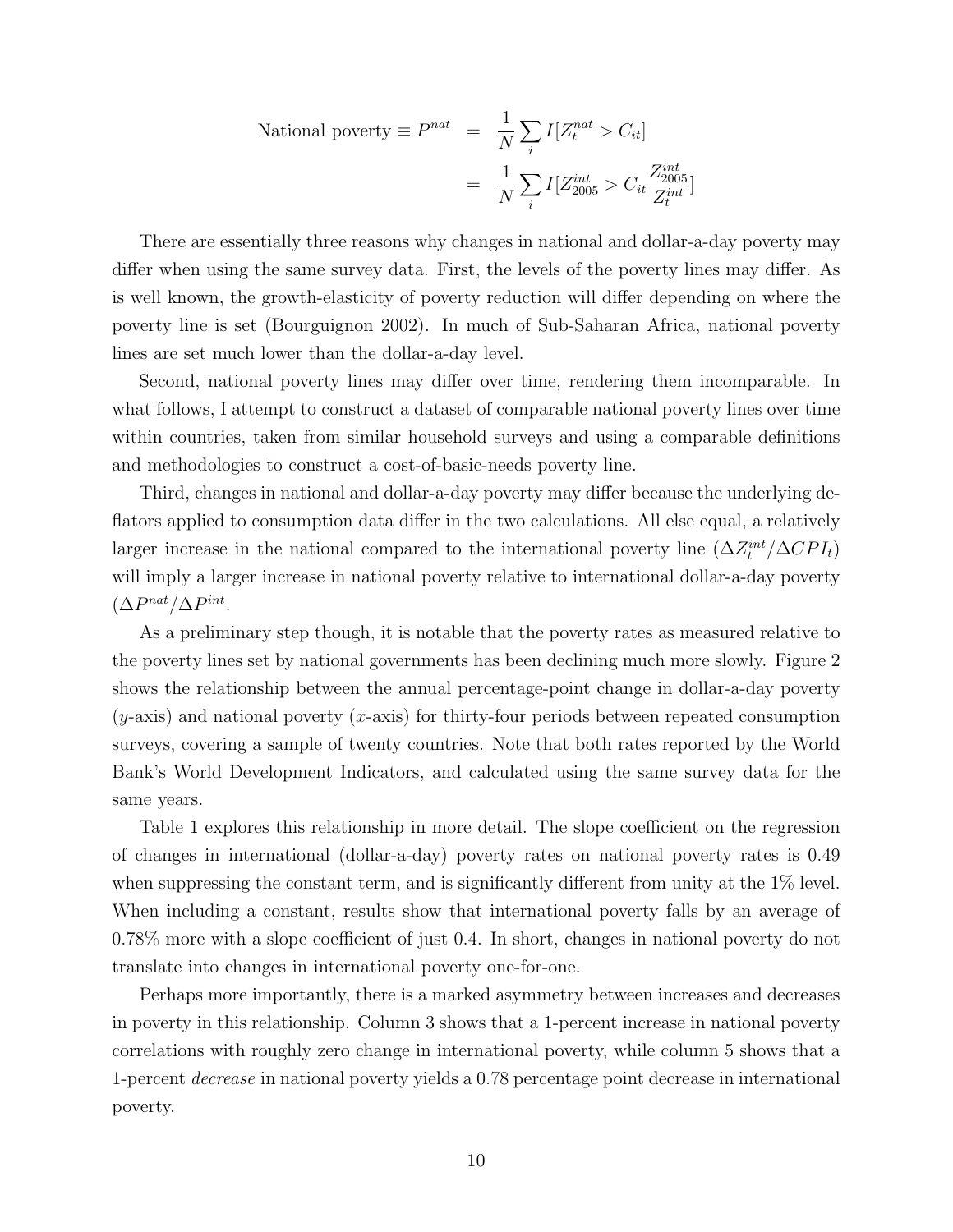The next section focuses on showing that this divergence between national and international poverty rates is in facto attributable to the third explanation above, and that the deflators applied in the calculation of dollar-a-day poverty rates are likely incorrect.

# 4 Discrepancies between alternative measures of inflation

### 4.1 Price indices in theory and practice

Currently, national poverty lines in Sub-Saharan Africa are typically computed in a way that allows for comparisons of poverty rates over time that are properly grounded in welfare theory. The core of the cost of basic needs (CBN) methodology used to draw national poverty lines is the cost of consuming 2,200 calories, as measured by relevant local prices. Both the prices and weights used in this calculation are based on the consumption patterns of the poor.

In contrast, international poverty lines such as the World Bank's \$1.25 per day line measured in PPP dollars are not suited for making meaningful comparison of poverty over time, although they are commonly used for this purpose. This deficiency stems from two factors, one theoretical and one practical. First, changes over time in the \$1.25 per day line are based on the consumer price index (CPI) from national accounts. Both the prices (measured only for urban markets in many African countries) and weights (defined for the average consumer, rather than the poor) are theoretically inappropriate for comparing the well-being of the poor over time. Second, as I attempt to show below, CPI series in many African countries systematically understate actual inflation. In practice, there is some evidence from at least one country (Tanzania) that the latter practical problem introduces errors of much greater magnitude than the former theoretical consideration.

A separate problem with the use of existing PPP exchange rates for welfare measurement relates to cross-country comparisons. Johnson et al (2013) demonstrate that because PPP exchange rates are updated using national CPI series from each country, they cease to provide theoretically coherent metrics for comparing purchasing power across countries for any year except the benchmark year.

In response to this concern raised by Johnson et al, new rounds of the Penn World Tables, starting with version 8.0, will provide an alternative measure of GDP which uses deflators over time based in part on successive rounds of the ICP's own price data. Feenstra et al (2013) derive this new measure of real GDP which is intended to be "real" in both the crosssectional and time-series dimension. Notably, from the perspective of problems with African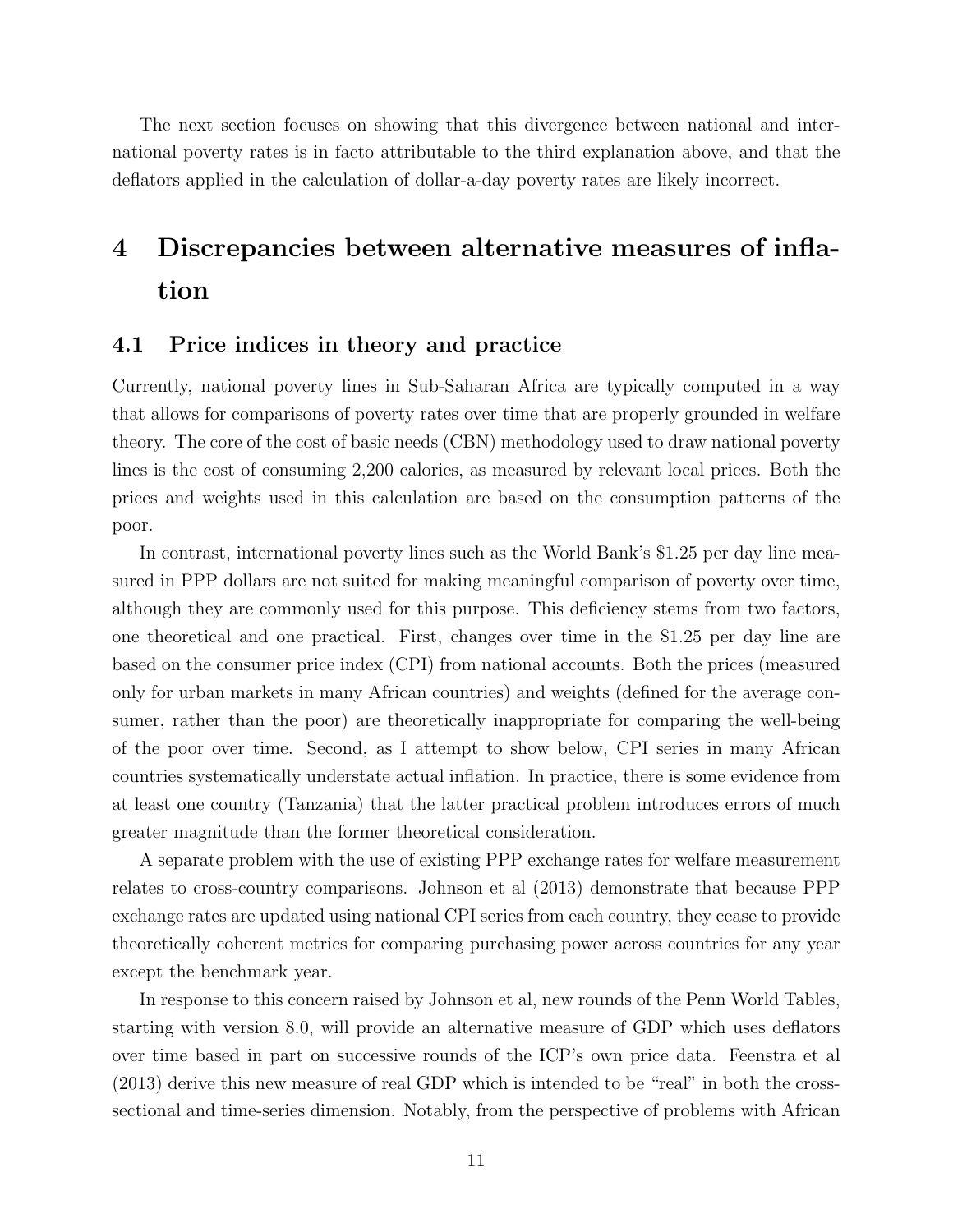|                                     | Mean                   | Median              |
|-------------------------------------|------------------------|---------------------|
|                                     |                        | $^{\prime}2$ .      |
| Official CPI inflation              | 8.75                   | 6.79                |
| Inflation in national poverty lines | 10.41                  | 6.89                |
| Gap (official minus revised)        | $-1.66$<br>$(0.79)$ ** | $-0.56$<br>(0.48)   |
| Absolute gap                        | 3.04<br>$(0.66)$ ***   | 1.34<br>$(0.58)$ ** |

#### Table 2: Inflation: offficial and revised estimates

All numbers in the table refer to annualized percentage changes. The sample includes 35 observations spanning 18 countries. For the list of all countries and periods included, see Table 5. "Revised" refers to inflation estimates derived from national poverty lines.

macro time series which are the focus of the current paper, the revised PWT 8.0 methodology will prevent any long-run divergence of reported real growth rates from (unobserved) actual real growth rates due to errors in the official CPI, as PPP calculations will be pinned down by the ICP's own data in benchmark years.

A few problems remain with the use of PPP values for comparison of welfare over time; problems which are not unique to the African context, but arguably more relevant there. First, between benchmark years – and more problematically, for current data after the most recent benchmark – PPP exchange rates will continue to be based exclusively on official CPI series from individual countries. This is especially relevant in countries with limited statistical capacity and or politicized statistics offices where those CPI series are prone to error. Second, like the CPI series, the ICP's independently collected prices and independently calculated price indices are collected and calibrated to deflate aggregate household consumption in the national accounts. They do not necessarily reflect the prices available to, or the consumption patterns of the poor. Thus while the revised PPPs proposed in Feenstra et al (2013) are designed to provide theoretically-grounded estimates of real GDP, they are less appropriate for calculating poverty rates.

### 4.2 A new data set of survey-based deflators

This section describes a new data set of national poverty lines which provide an alternative to the official consumer price indices currently used to adjust PPP exchange rates over time. These national lines were assembled from a wide variety of official documents published by national statistics offices and international organizations, including the reports accompanying household surveys, Poverty Reduction Strategy Papers (PRSP), and World Bank Poverty Assessments. The key features of the lines included here is that they measure the cost of a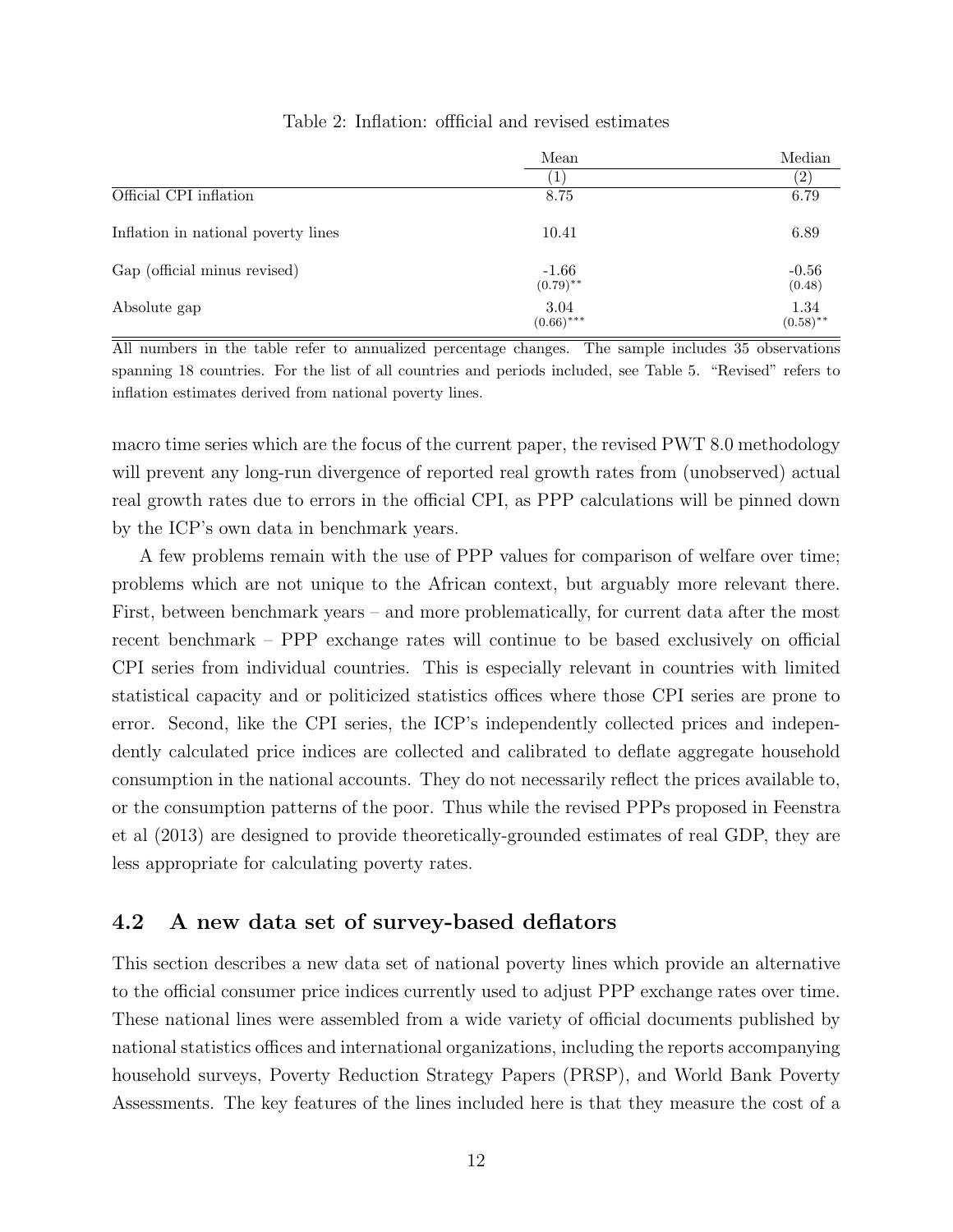Figure 3: Official versus survey-based inflation



(a) Full sample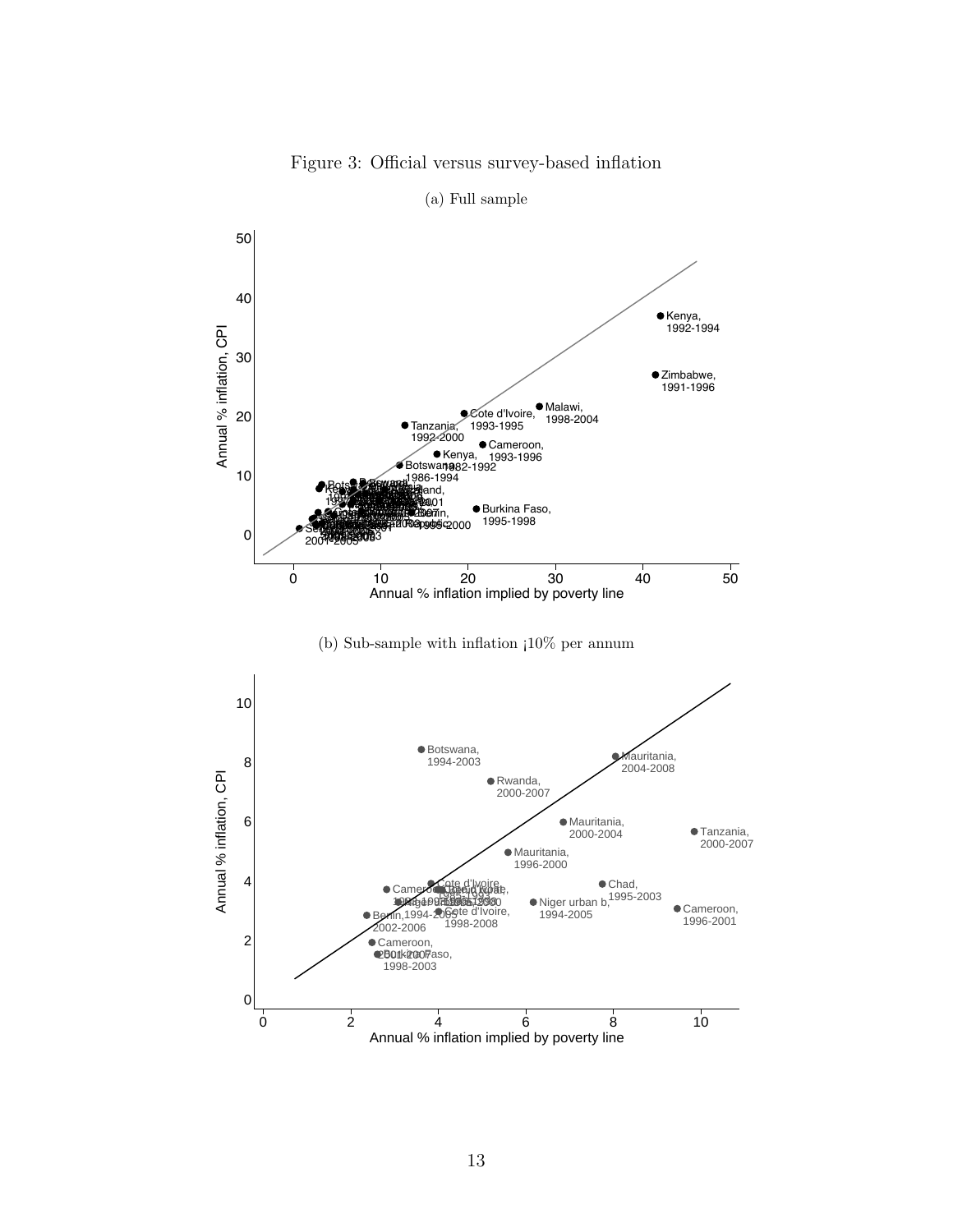consumption basket defined comparably over time and presented in nominal local currency units.

There is no single standardized approach used by national governments in setting poverty lines, nor any official repository of such lines as there is for, say, national accounts statistics. As part of the process to select the World Bank's original \$1 poverty line, Ravallion, Datt, and van de Walle (1991) compiled poverty lines for 33 countries, of which 22 were developing countries and only 4 were in Africa. Ravallion, Chen, and Sangraula (2009) updated and expanded this list to cover 75 developing countries including 23 in Africa using the most recent information available within a window from 1988 to 2005.

About 80% of the poverty lines documented by Ravallion, Chen, and Sangraula (2009) were chosen using a "cost of basic needs" (CBN) methodology, discussed in detail in Ravallion (2008). This method estimates the cost of achieving an adequate food basket (e.g., 2,200 calories per adult equivalent) at prevailing prices for the relevant population (e.g., median unit values reported in a consumption or expenditure survey by households living in the middle or lower quantiles of the aggregate consumption distribution). This value is then scaled up to allow for non-food expenditures, typically based on the consumption patterns of households near the line.

From a theoretical perspective, poverty lines derived through a CBN approach provide an attractive measure of consumer prices for the purposes of poverty analysis because, unlike many official consumer price indices, they are based on the consumption patterns of the poor and the prices faced by the poor. Deaton and Dupriez (2011) build on this idea to construct indices of purchasing-power parity for the poor (PPPP) as an alternative to standard PPP indices used for cross-national comparisons. From a practical perspective, CBN poverty lines have the added advantage of drawing on the same survey data used to measure household welfare, thus ensuring comparability in terms of sample coverage and timing.

Notably, neither the databases compiled by Ravallion, Datt, and van de Walle (1991) nor Ravallion, Chen, and Sangraula (2009) present any information on changes to national poverty lines over time within countries. This paper attempts to fill that gap, and exploit changes in CBN poverty lines over time to provide an independent measure of inflation in consumer prices in Africa.

This new data set contains information on 96 spells of growth and poverty reduction, where a spell is defined for a given country as a period between two comparable household surveys with data on consumption and poverty. Table 5 shows the raw, unadjusted, information for each of these spells that I take as my starting point. This includes information on three basic concepts: mean household consumption growth, changes in the headcount poverty rate, and inflation in consumer prices. I present two measures of each concept. Con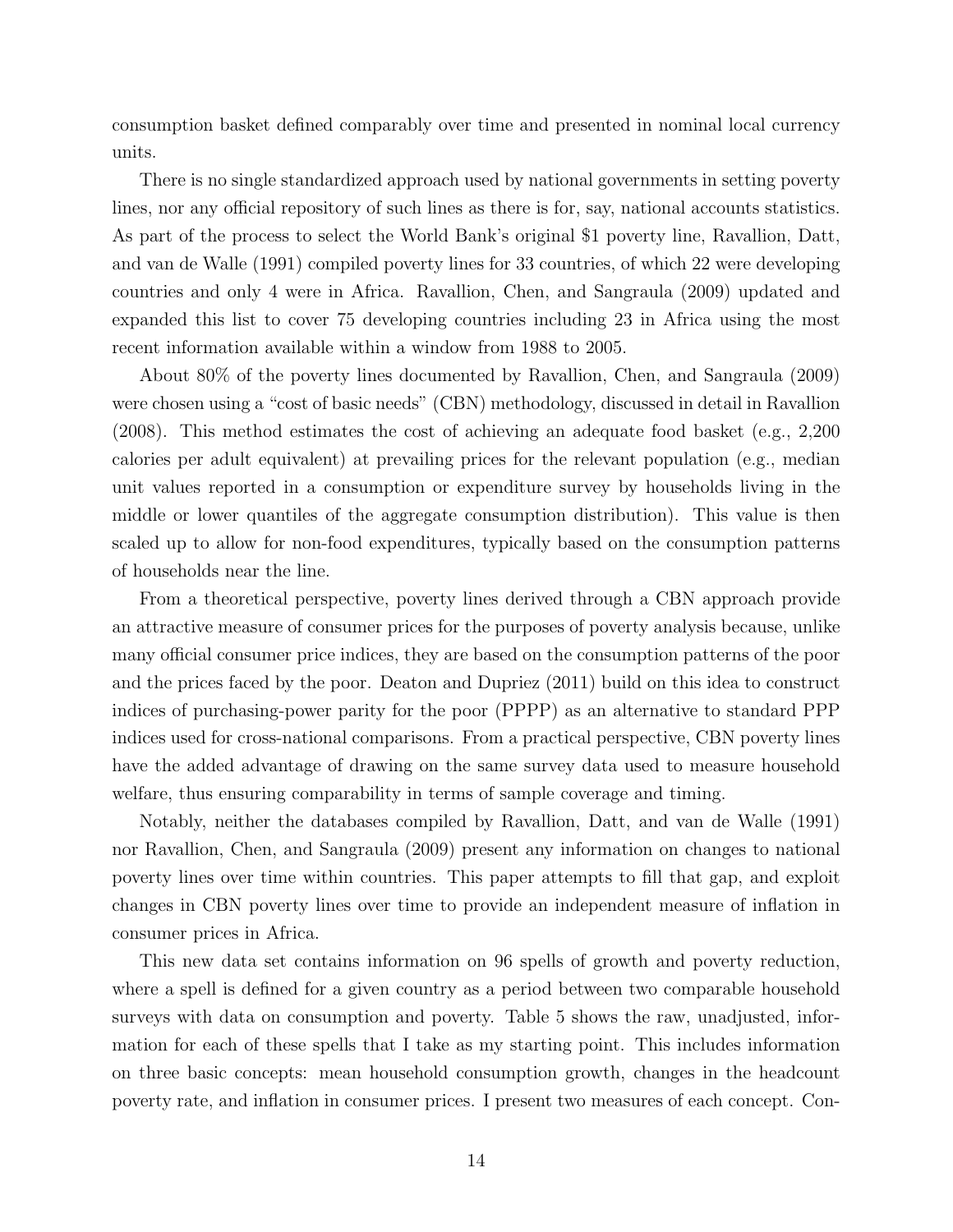sumption growth can be measured either by final household consumption per capita from the national accounts, or by the mean household consumption from the survey data. Poverty reduction can by measured by the percentage-point change in dollar-a-day poverty, or in the poverty headcount relative to the national poverty line. Finally, inflation is measured by the official CPI series or – the main innovation of this paper in terms of new data for cross-country growth and poverty analysis – by comparing the survey deflators implicit in national poverty lines.

Of these six indicators, four are based on the same underlying survey data.<sup>2</sup> The 96 spells listed in Table 5 were screened on the basis of having data for at least one of these four survey-based sources. In principle, if data is available for one of these indicators, it should be possible to produce figures for all four. In practice, changes in dollar-a-day poverty are available for 63 spells, growth in mean consumption for 60 spells, but changes in national poverty are only available for only 30 spells, and inflation in survey deflators for only 23 spells.

While PPP conversion factors across countries are based on independently collected data from the International Comparison Project, changes in PPP over time within countries are based on official consumer price indices reported by national governments. As an alternative to these official CPI series, I present a new data set of national poverty lines based on repeated expenditure surveys for over thirty countries, measuring changes in the cost of basic needs for poor households in current local-currency units.

Figure 3 shows the comparison of inflation rates from official CPI series as reported in the World Bank's World Development indicators (y-axis) and inflation as measured by changes in national poverty lines  $(x\text{-axis})$ . Overall, official inflation appears to dramatically understate changes in the prices experienced by the poor as measured in survey data. As seen in the top panel, for several country-year spans, this discrepancy is in excess of 10 percentage-points per annum. But even setting aside these extreme cases, the magnitude of the discrepancies remains economically significant. As seen in the bottom panel, which focuses on cases of inflation below 10% per annum, discrepancies of several percentage points per annum remain for several countries.

Table 2 presents summary statistics for both the official and revised inflation numbers. On average, official inflation in this sample of 35 growth spells spanning 18 countries was 8.75% per annum, while the revised inflatio series average 10.41% per annum. The average discrepancy of 1.66% higher inflation in the revised figures is even higher, 3.04%, when

<sup>2</sup>The four survey-based indicators are mean consumption growth in household surveys, changes in headcount poverty relative to the national poverty line, changes in headcount poverty relative to the international dollar-a-day poverty line, and inflation in survey deflators.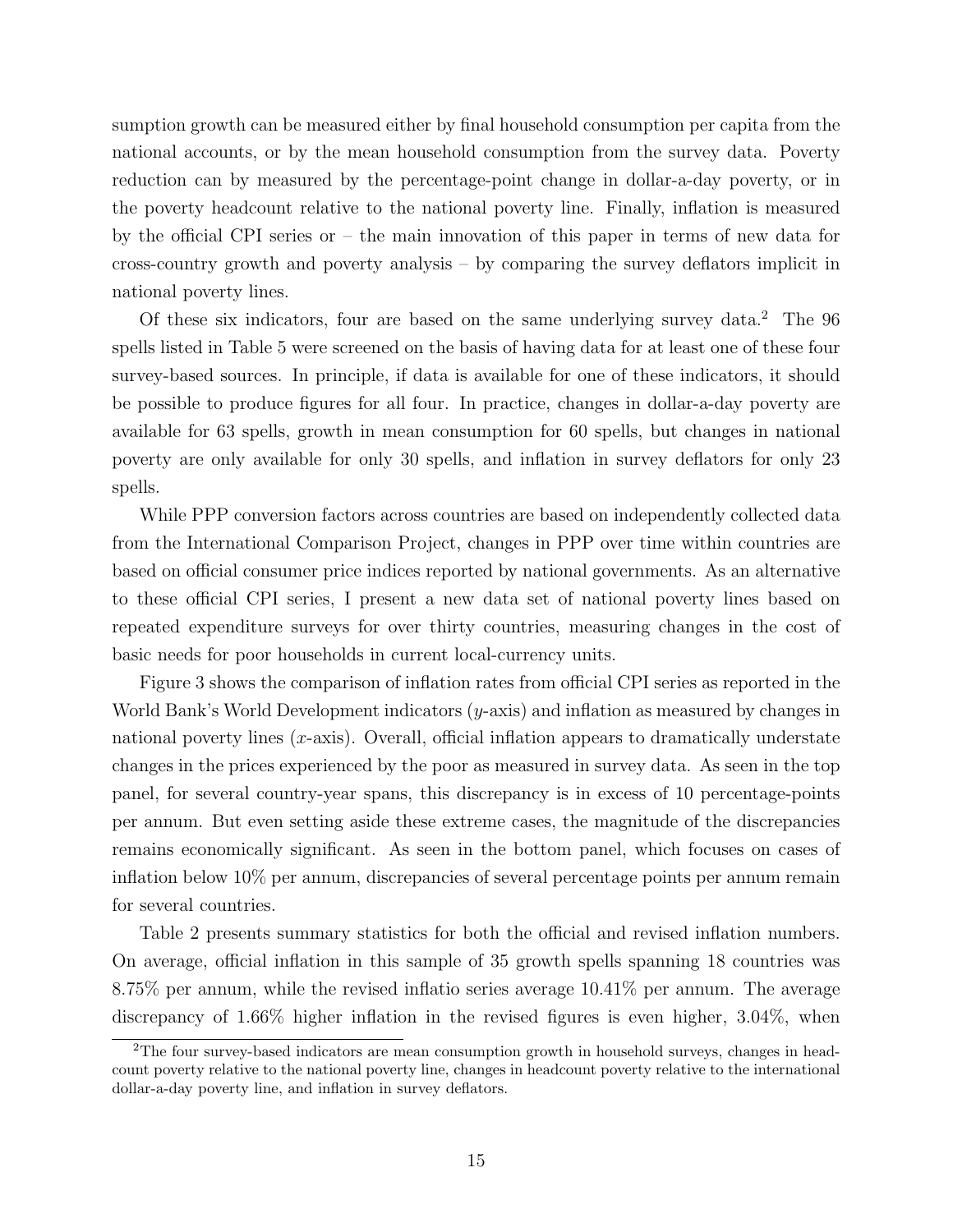focusing on the average absolute value of the discrepancy. The right column of Table 2 shows that these gaps are partially driven by a minority of cases; the difference at the median is considerably smaller than at the mean, with revised figures showing inflation just 0.56% higher.

### 5 Revised estimates of poverty reduction and growth

The previous two sections focused on diagnosing errors in poverty rates and inflation series; this section turns to the more constructive task of computing corrected estimates.

### 5.1 Methodology

Revised poverty rates are computed in two steps. The first step is to calculate new PPP exchange rates for each country-year for which survey data is available, denoted with a prime,  $PPP'_{it}$ . For comparability with existing figures, I use a base year of 2005 for these revised PPPs. The ICP's benchmark PPP exchange rates rely on survey data for 2005 and are calibrated for other years as:

$$
\text{PPP}_{it} = \frac{CPI_t}{CPI_{2005}} \text{PPP}_{2005}.
$$

Thus revised exchange rates are defined as

$$
PPP'_t = \frac{Z_t}{Z_{2005}} PPP_{2005}.
$$

where  $Z_{2005}$  is calculated by extra- or interpolation for the majority of cases where survey data is not available for 2005.

The second step uses these revised PPP exchange rates to calculate new dollar-a-day poverty rates using the original household survey data for each country. This can be done for country-years with and without survey data, but the process is quite different. This section focuses on the former case, and Section 6 focuses on the latter. For country-years with both survey data and a comparable national poverty line, calculation of revised dollar-a-day poverty headcount rates and mean per capita consumption in PPP terms is straightforward. The revised  $PPP'_{it}$  conversion factors are applied to the raw household survey data on per capita consumption, taken from the World Bank's PovCalNet database.

$$
P'_{it} = \frac{1}{N} \sum_{i} I \left[ 1.25 \frac{PPP'_t}{PPP_t} > C_{it} PPP_t \right]
$$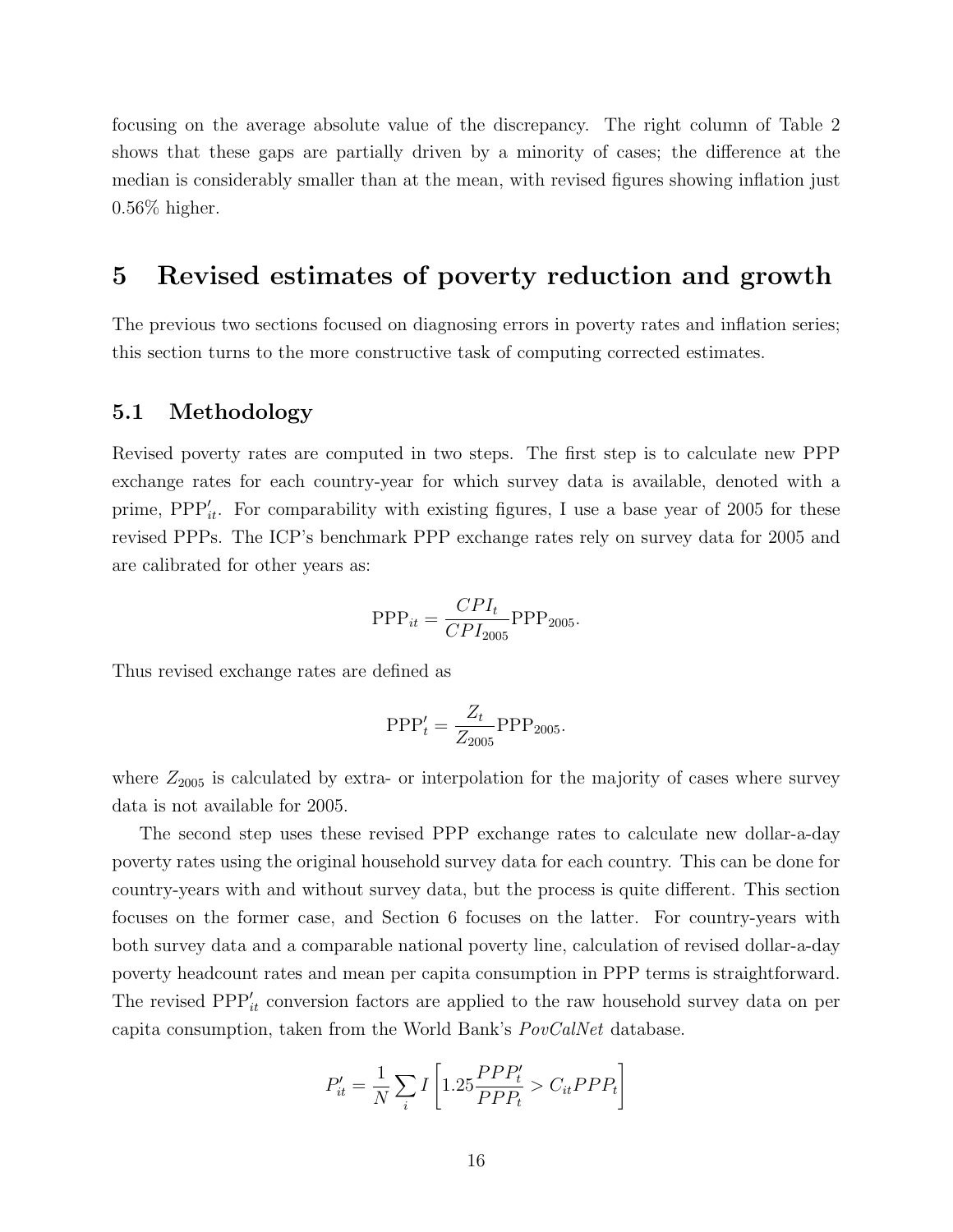|                                  | Mean                 | Median               |
|----------------------------------|----------------------|----------------------|
| World Bank PovcalNet             | $-5.63$              | $-5.73$              |
| Using revised PPP exchange rates | $-4.09$              | $-4.44$              |
| Gap (official minus revised)     | $-1.53$<br>(1.36)    | $-0.87$<br>(0.78)    |
| Absolute gap                     | 6.71<br>$(1.03)$ *** | 3.78<br>$(1.27)$ *** |

#### Table 3: Poverty reduction: official and revised estimates

All numbers in the table refer to annual percentage-point changes. The sample includes 54 observations spanning 25 countries. For the list of all countries and periods included, see Table 5. "Revised" refers to poverty rates estimated using revised PPP exchanges rates based on inflation rates derived from national poverty lines.

The left hand side of the inequality in brackets reflects the practical reality of the calculations that are performed on PovCalNet. Because the micro data (expressed in conventional purchasing power parity terms as  $C_{it} PPP_t$  cannot be directly accessed or deflated for reasons of confidentiality, all revisions must be done to the poverty line rather than the distribution of consumption.

### 5.2 Results

Figure 4 shows the comparison of poverty rates as reported in the World Bank's World Development indicators (y-axis) and poverty as measured when PPP deflators are revised using national poverty lines  $(x\text{-axis})$ . The top panel presents the comparison in levels, and the bottom panel in changes. In levels, no clear pattern emerges, as anticipated. Changing deflators may lead to higher or lower rates of poverty depending on the direction of the change and whether the data point in question falls before or after the benchmark year used to compute the deflators.

The bottom panel of Figure 4, however, shows some sign of a systematic discrepancy between poverty reduction before and after revising the PPP deflators. While countries are clustered near the 45-degree line (as one would hope), a disproportionate number fall above the line, implying that revised figures show more pessimistic patterns than the official figures.

Table 3 presents summary statistics for changes in both the official and revised poverty numbers. On average, official dollar-a-day poverty in this sample of 58 growth spells spanning 21 countries fell 5.63 percentage points, while the revised dollar-a-day poverty rate fell by just 4.09 points. This average discrepancy of 1.53 percentage points does not appear to be driven by outliers; the median rates of poverty reduction are 5.73 points and 4.44 points for official and revised rates, respectively.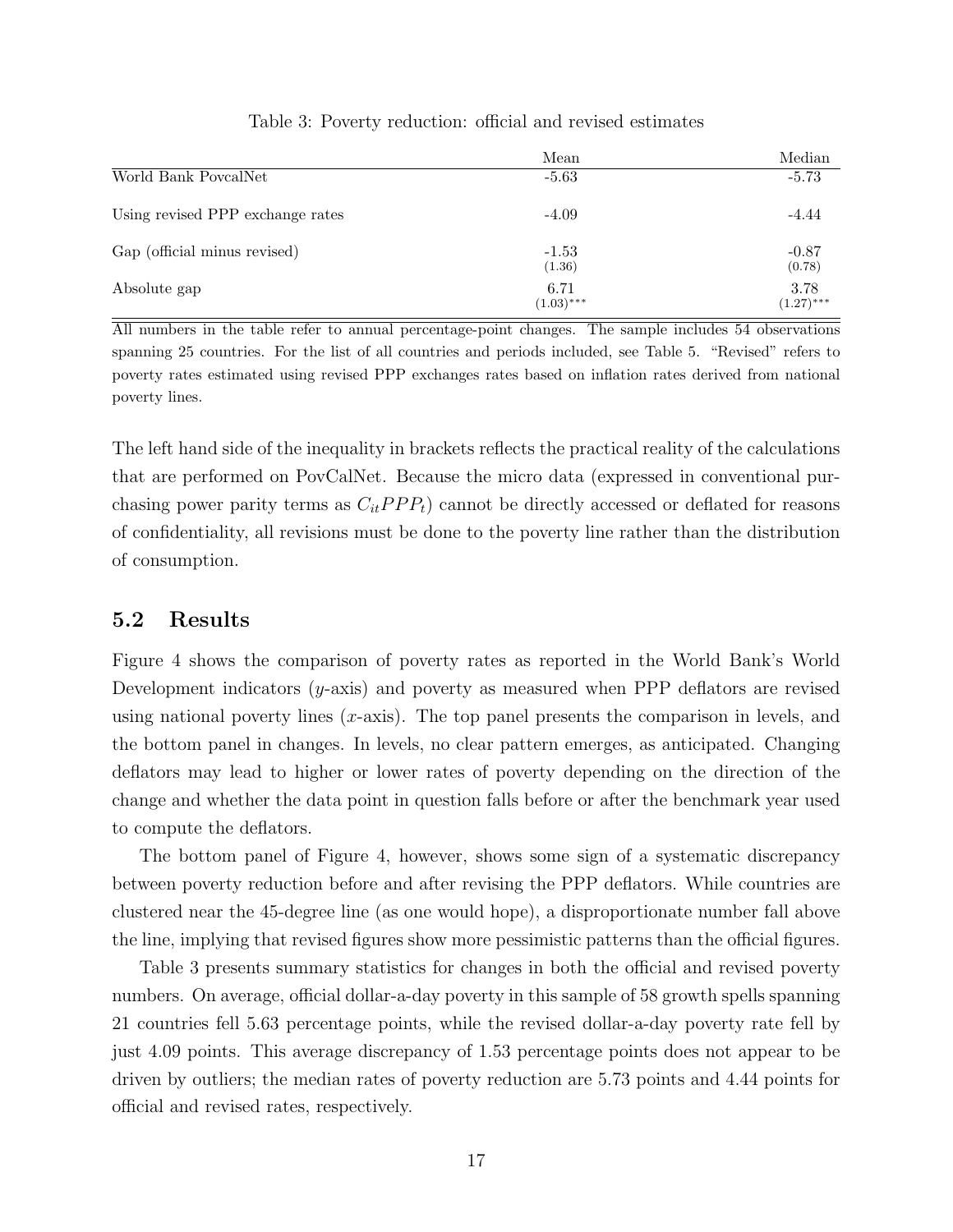

Figure 4: Revised versus World Bank estimates of absolute poverty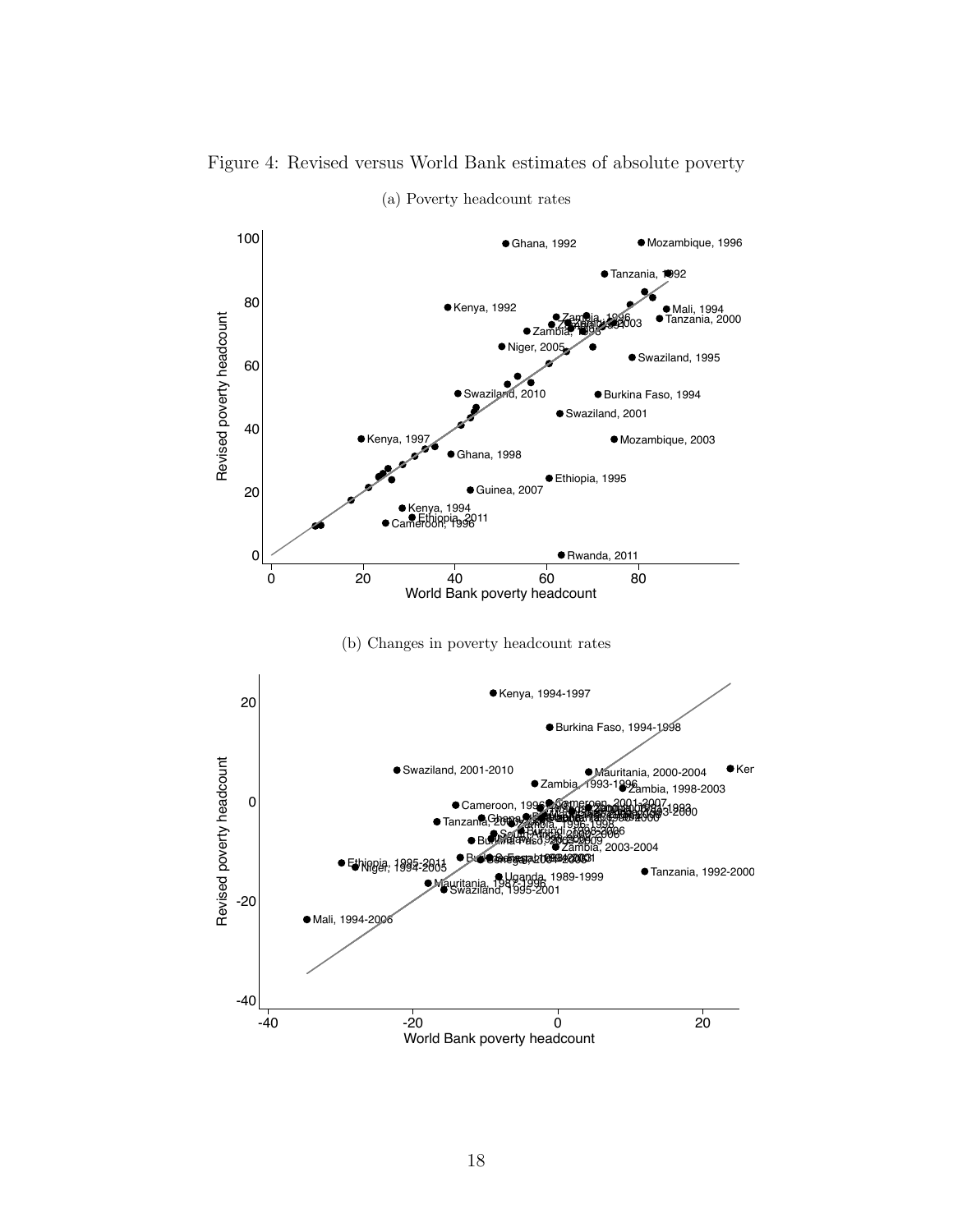|                          |                    | Imputed poverty headcount |
|--------------------------|--------------------|---------------------------|
|                          |                    | $2^{\circ}$               |
| Actual poverty headcount | .83<br>$(.02)$ *** | 0.96<br>$(.06)$ ***       |
| Constant                 |                    | $-7.8$<br>$(3.8)$ **      |
| Observations             | 58                 | 58                        |

#### Table 4: Regressing imputed on actual poverty rates

Each column reports a separate, OLS regression. The dependent variable is the imputed poverty rate. Imputations were performed using national accounts data (following the methodology described on the World Bank's PovcalNet website) for years when actual survey data on poverty also exists. The 58 observations in the sample span 21 countries for which multiple consecutive household surveys and corresponding national accounts data are available. Columns 1 and 2 differ only in the inclusion of a constant term.

## 6 Imputation for regional aggregates and "nowcasting"

The previous section calculated revised poverty rates for country-years in which household survey data are available. Now consider the problem of estimating poverty rates for countryyears without survey data.

Imputation is desirable for two main reasons. The first is to compute regional aggreagates. Because household surveys are conducted infrequently and in different years in different countries, without imputation regional averages in any given year would be forced to rely on a small, non-random sub-sample of countries which would change from year to year. Thus a central task in producing regional or global poverty estimates such as those published by the World Bank is to interpolate and extrapolate the poverty series to a common benchmark year for all countries. The second motivation for imputation is policymakers' high demand for up to date information. In a process akin to "now-casting" (), poverty estimates from the most recent survey round – often several years prior – are combined with more recent macroeconomic aggregates to estimate current poverty rates.

Ravallion (2008) describes the imputation methodology employed in official World Bank statistics. I replicate this approach here, and then explore robustness to alternatives. The World Bank approach involves applying the growth rate of total consumption in the national accounts to the distribution of consumption from the most recent survey. From the description in the text, this appears to imply that poverty headcount rates are are imputed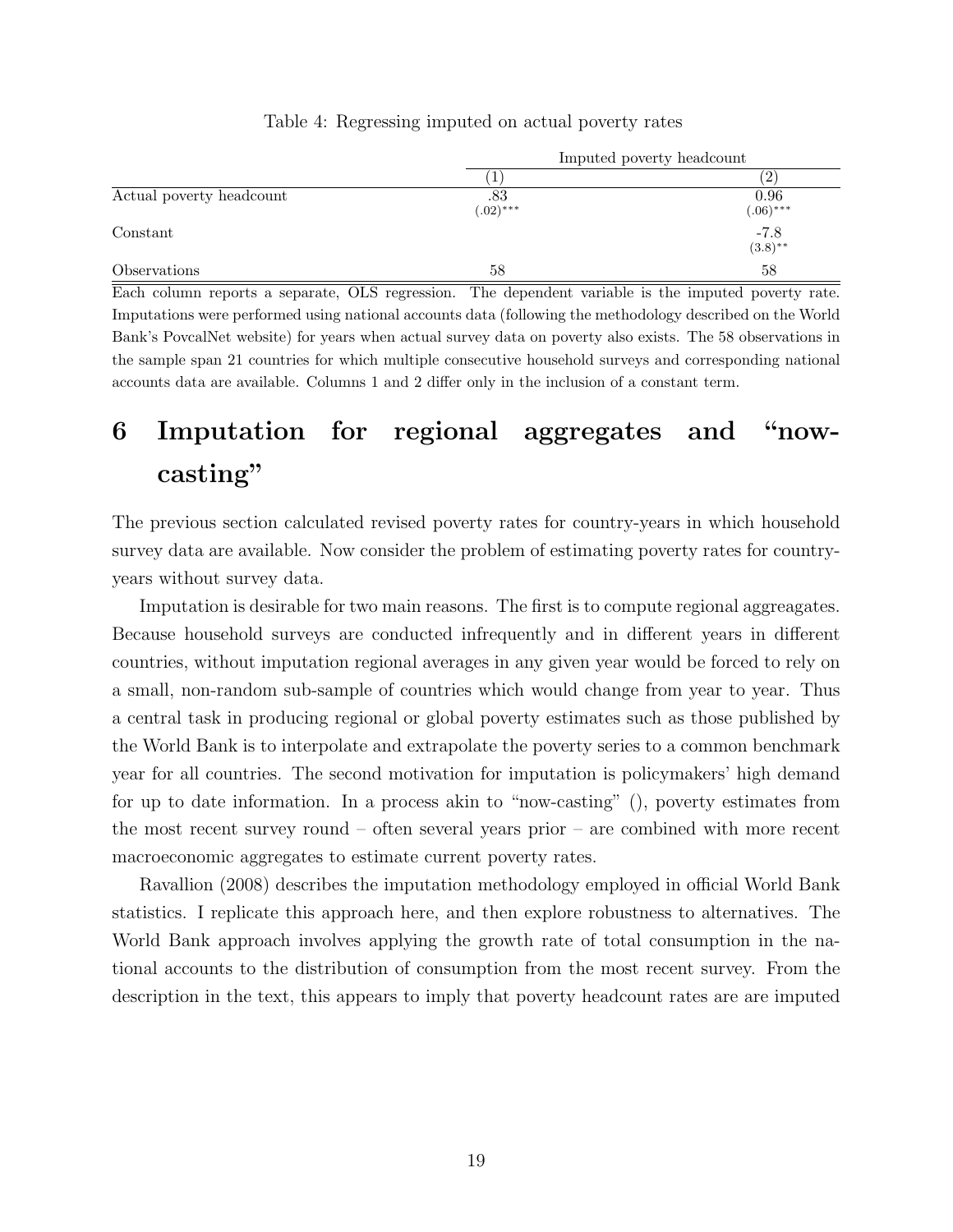Figure 5: Actual versus imputed poverty rates, using World Bank methodology

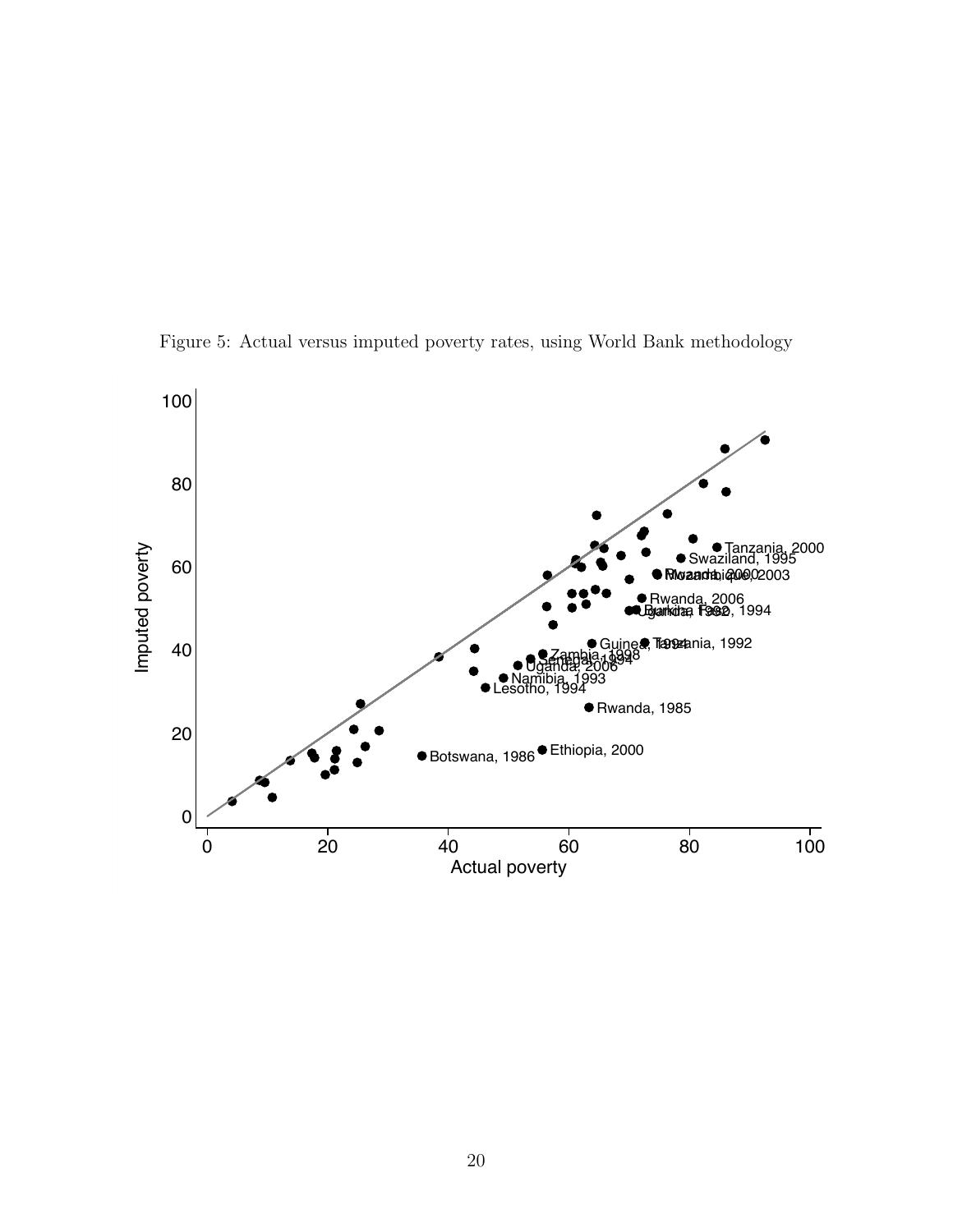as follows for benchmark years after the most recent survey round:<sup>3</sup>

$$
\tilde{P}_{ct} \equiv \frac{1}{N} \sum_{i} I \left[ 1.25 \frac{C_{ct}^{NA} PPP_{cs}}{C_{cs}^{NA} PPP_{ct}} > C_{ict} PPP_{ct} \right]
$$

where s indicates the most recent survey round with survey data prior to period  $t$ , and  $C<sup>N</sup>A$  denotes consumption measured by national accounts (as opposed to consumption in the household survey data,  $C_{it}$ ).

This procedure requires two central assumptions:  $(i)$  that national accounts and survey measures of consumption move in parallel, and  $(ii)$  that economic growth is evenly distributed across the distribution, increasing consumption by an equal proportion at all points. Dollar and Kraay (2002) provide justification for the first assumption, showing that mean income in the bottom quintile grows proportionally with growth in mean incomes overall for a sample of 92 countries. Ravallion (2003) provides justification for the second assumption by showing that growth in consumption from surveys and national accounts are the same, on average, in a sample of developing and transition countries in the 1980s and 1990s, after excluding Eastern and Central Europe.

I propose a more direct test of the imputation procedure, and an alternative set of imputations based on the results. It is possible to test both assumptions jointly by examining – for years with survey data, for which imputation is not necessary – the correspondence between actual changes in poverty and the values this imputation procedure would imply. I regress imputed on actual values calculated using the alternative survey-based deflators:

$$
\tilde{P}_{ct} = \alpha + \beta P_{ct}' + \varepsilon_{ct} \tag{1}
$$

The null hypothesis that the imputation procedure is a reasonable approximation of reality for years with data is  $H_0$ :  $\beta = 1$ .

Results from estimating equation (1) are reported in Table 4. The sample consists of 58 poverty headcounts across 21 countries, and is limited by the necessity of having multiple, comparable surveys for the same country over time and the national accounts data from the same period to do the imputation. Column 1 shows that imputed poverty rates are, on average in this sample, 17% lower than actual rates (i.e., when suppressing the constant term). Column two shows that this differential is roughly equal regardless of the poverty rate, with imputed rates roughly 8 percentage points lower than actual rates. In short, the

<sup>&</sup>lt;sup>3</sup>For missing values in intermediate years, the imputation combines the preceding and subsequent survey rounds. This prevents imputed changes in poverty for these intermediate years from diverging from actual trends based on years with survey data. As we note below, systematic divergence due to overoptimistic imputation procedures appears to afflict imputations for years after the most recent survey round.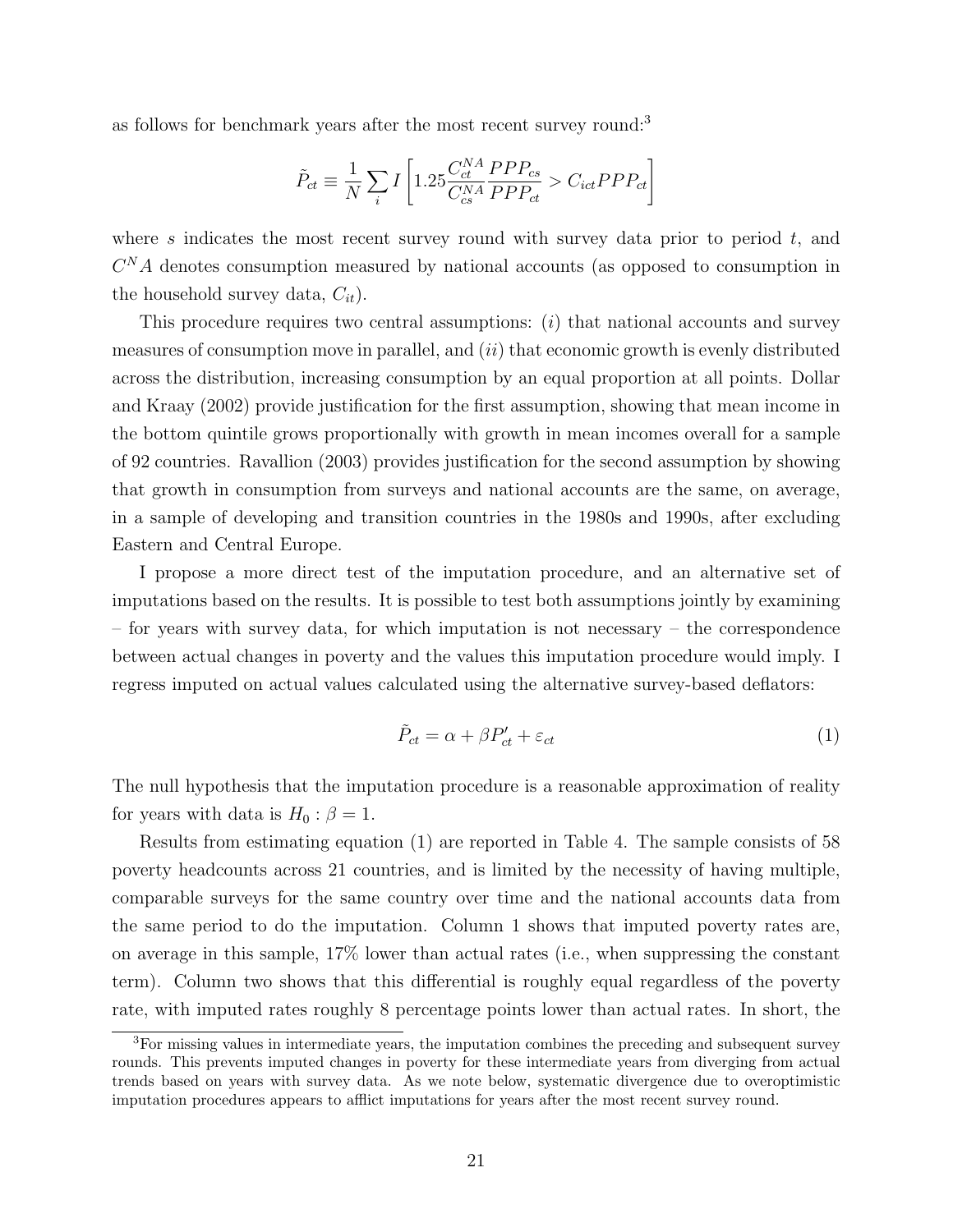results show that a central assumption in the imputation of poverty rates used in widelycited regional aggregates is rejected by the data for sub-Saharan Africa. This result implies that imputation leads to perennial over-optimism about poverty reduction until new survey data arrives.

## 7 Conclusion

Many African countries have made enormous progress on non-monetary indicators of human welfare and development progress in recent decades. Most notably, child mortality rates in several countries (including Senegal, Rwanda, and Kenya) have fallen at rates unprecedented anywhere in the world (Demombynes and Trommlerová 2012). Similarly, average years of schooling in the region have soared, with many former colonies reporting higher levels of schooling in 2010 than did their former colonial rulers at the time of independence (Barro and Lee 2012). But progress in economic development (narrowly defined) and income growth has been more mixed, and – when and where substantial economic growth or poverty reduction has been reported – questions remain about the reliability of the underlying statistics (Devarajan 2013, Henderson, Storeygard, and Weil 2012, Jerven 2010).

This paper confirms these concerns and uncovers the specific weak link in calculations of poverty reduction and growth in Africa: error-ridden purchasing-power parity deflators based on highly politicized consumer price indices. While the potential pitfalls of purchasing power parity indices have received considerable attention in the literature, rather little attention has been paid to the reliability of the underlying CPI inflation series that lie at the heart of growth and poverty calculations using PPP indices. I have attempted to show that especially in Africa – a region with particularly weak capacity in national statistics offices – errors in the CPI series are large enough to force a reconsideration of some of the region's biggest economic success stories.

While this is mostly bad news for economic policymakers, I also offer some good news for analysts in search of more reliable data. The good news is that if the inflation statistics for African countries are particularly unreliable, the region is also unique in possessing a readily available data source to correct these statistics. Unlike Latin America and much of Asia, poverty rates in Sub-Saharan Africa are generally based on consumption rather than income surveys. Poverty lines based on consumption surveys provide a measure of the cost of living for poor households roughly comparable to a consumer price index. I present a new database of these lines culled from official reports, and demonstrate how they can be used to produce revised estimates of poverty and economic growth for country-years where household survey data exists.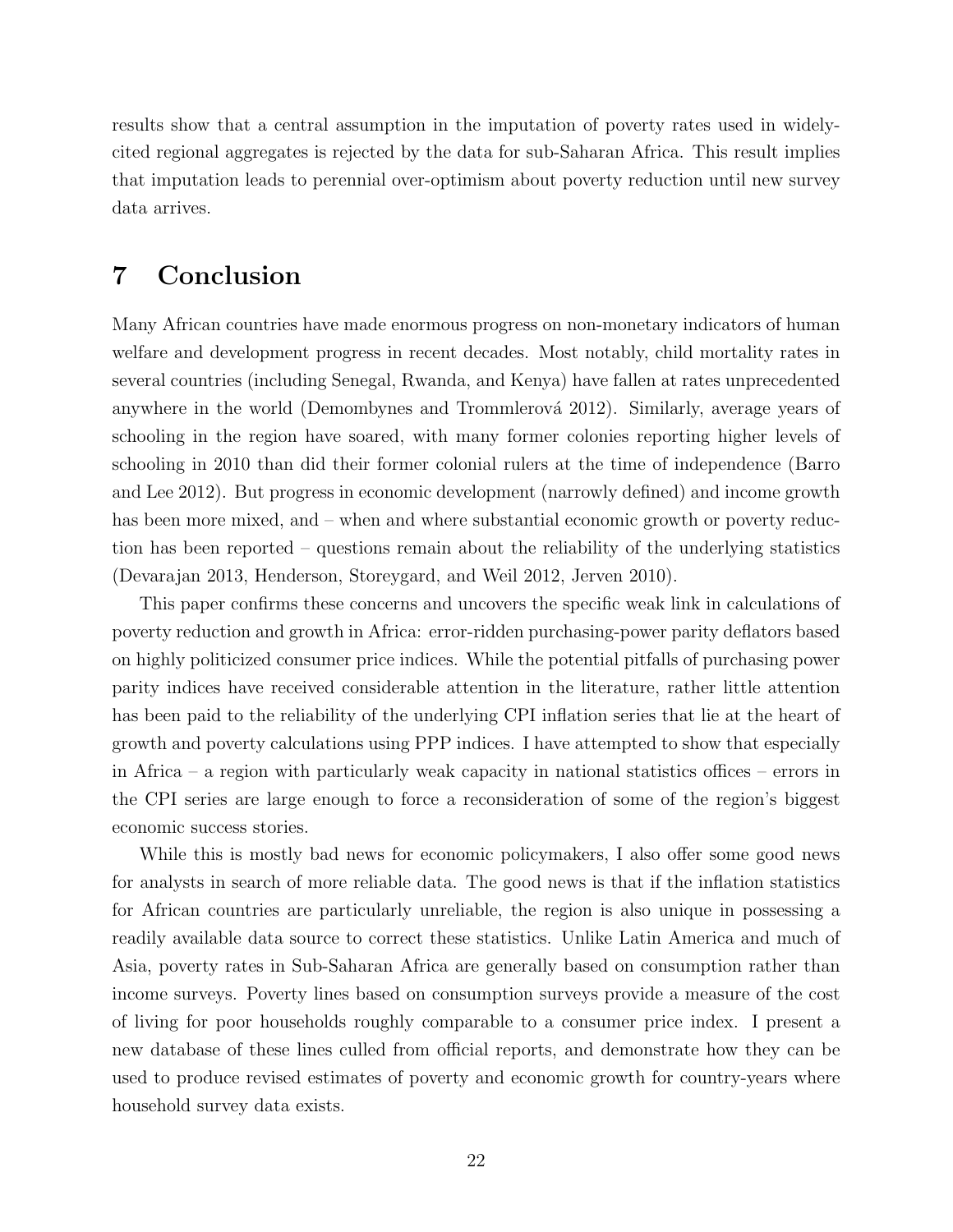Preliminary results from an incomplete sample show that, on average, official CPI series in sub-Saharan Africa undercount price increases by an average of 1.66% per annum, relative to the revised deflators based on independent survey data. This discrepancy has important implications for, among other things, the pace of absolute poverty reduction. Using the revised deflators for this sample of growth spells from 1985 to 2011, I show that poverty in the region declined on average 1.53 percentage points slower per annum than reported in World Bank databases.

What do these results mean for future measurement of poverty and growth in Africa? The methodologies critiqued in this paper are likely to change soon in any case. Motivated by a separate but related set of concerns, upcoming revisions to the Penn World Tables will effectively circumvent any large, non-transitory errors in national CPI series by anchoring long-term trends in PPP exchange rates to independently collected price data from the International Comparison Project (Feenstra, Inklaar, and Timmer 2013). The results in this paper will remain relevant even after the advent of this new PPP methodology from the Penn World Tables for two reasons. First, PPPs are calibrated to compare total GDP across countries, rather than the household consumption of the poor. Thus the internal price deflators produced by consumption surveys will remain the preferred method for comparing the welfare of the poor over time within countries.<sup>4</sup>

Second, and perhaps more importantly, the World Bank has up to now been reluctant to fully embrace the Penn World Tables methodology for its own real GDP and poverty calculations recorded in the World Development Indicators. Instead, the Bank relies solely on official CPI series to calculate changes in PPP over time, thereby placating member states who would object if real GDP growth in PPP dollars recorded in international databases differed radically from real GDP growth in domestic currency as reported by national statistics offices. The results here make clear that for many African economies, this political compromise introduces large errors into macroeconomic time series.

Finally, Section 6 highlighted an additional possible bias in official poverty estimates that arises when imputing data to create regional aggregates in a common benchmark year. Imputation methods such as those used by the World Bank which rely on an assumption of equiproportional growth lead to over-optimistic estimates of recent poverty reduction. In future, I hope to outline imputation methods that relax this assumption and avoid this bias.

<sup>4</sup>Note however that poverty lines based on internal deflators cease to become internationally comparable over time. The new PWT methodology proposed by Feenstra, Inklaar, and Timmer (2013) overcomes this problem for real GDP calculations. In theory, it should be possible to devise a hybrid index combining the advantages of survey deflators designed for poverty calculations with the cross-country comparability offered by the revised PWT methodology. This is left for future work.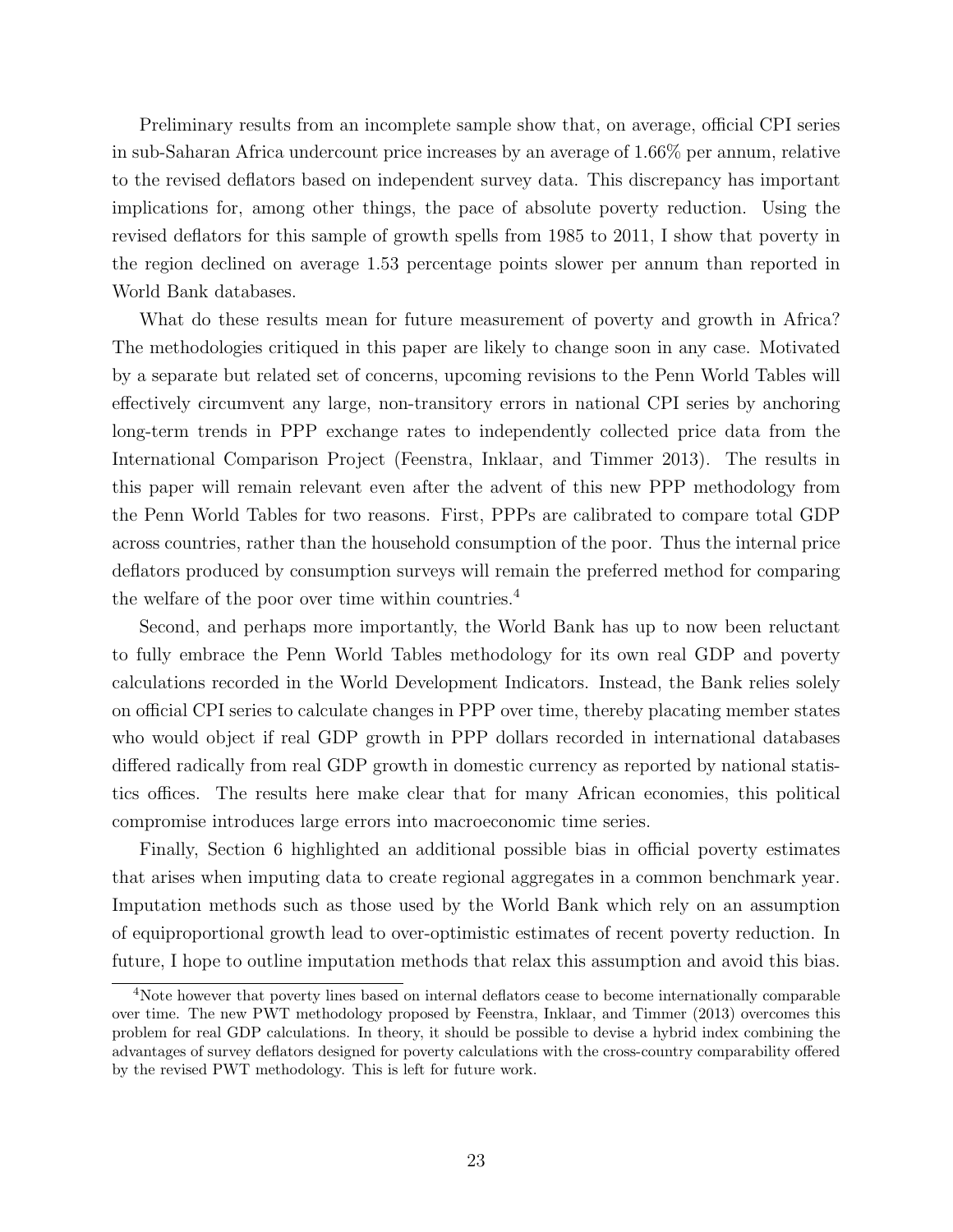## References

- Atkinson, A. B., and M. A. Lugo (2010): "Growth, Poverty and Distribution in Tanzania," International Growth Centre Working Paper 10/0831.
- BARRO, R. J., AND J.-W. LEE (2012): "A new data set of educational attainment in the world, 1950–2010," Journal of Development Economics.
- Bourguignon, F. (2002): "The growth elasticity of poverty reduction: explaining heterogeneity across countries and time periods," DELTA (Ecole normale superieure) Working Paper no. 2002-03.
- Chen, S., and M. Ravallion (2010): "The Developing World Is Poorer Than We Thought, but No Less Successful in the Fight Against Poverty," The Quarterly Journal of Economics, 125(4), 1577–1625.
- DEATON, A. (2010): "Price Indexes, Inequality, and the Measurement of World Poverty," American Economic Review, 100(1), 5–34.
- DEATON, A., AND O. DUPRIEZ (2011): "Purchasing Power Parity Exchange Rates for the Global Poor," American Economic Journal: Applied Economics, 3(2), 137–66.
- DEMOMBYNES, G., AND S. K. TROMMLEROVA  $(2012)$ : "What has driven the decline of infant mortality in Kenya?," World Bank Policy Research Working Paper 6057.
- DEVARAJAN, S. (2013): "Africa's Statistical Tragedy," Review of Income and Wealth.
- DOLLAR, D., AND A. KRAAY (2002): "Growth Is Good for the Poor," Journal of Economic Growth, 7(3), 195–225.
- Easterly, W., and R. Levine (1997): "Africa's Growth Tragedy: Policies and Ethnic Divisions," The Quarterly Journal of Economics, 112(4), 1203–50.
- Feenstra, R. C., R. Inklaar, and M. Timmer (2013): "The Next Generation of the Penn World Table," National Bureau of Economic Research, Working Paper No. 19255.
- HENDERSON, J. V., A. STOREYGARD, AND D. N. WEIL (2012): "Measuring Economic Growth from Outer Space," American Economic Review, 102(2), 994–1028.
- International Comparison Program (2008): 2005 International Comparison Program: Tables of final results. World Bank.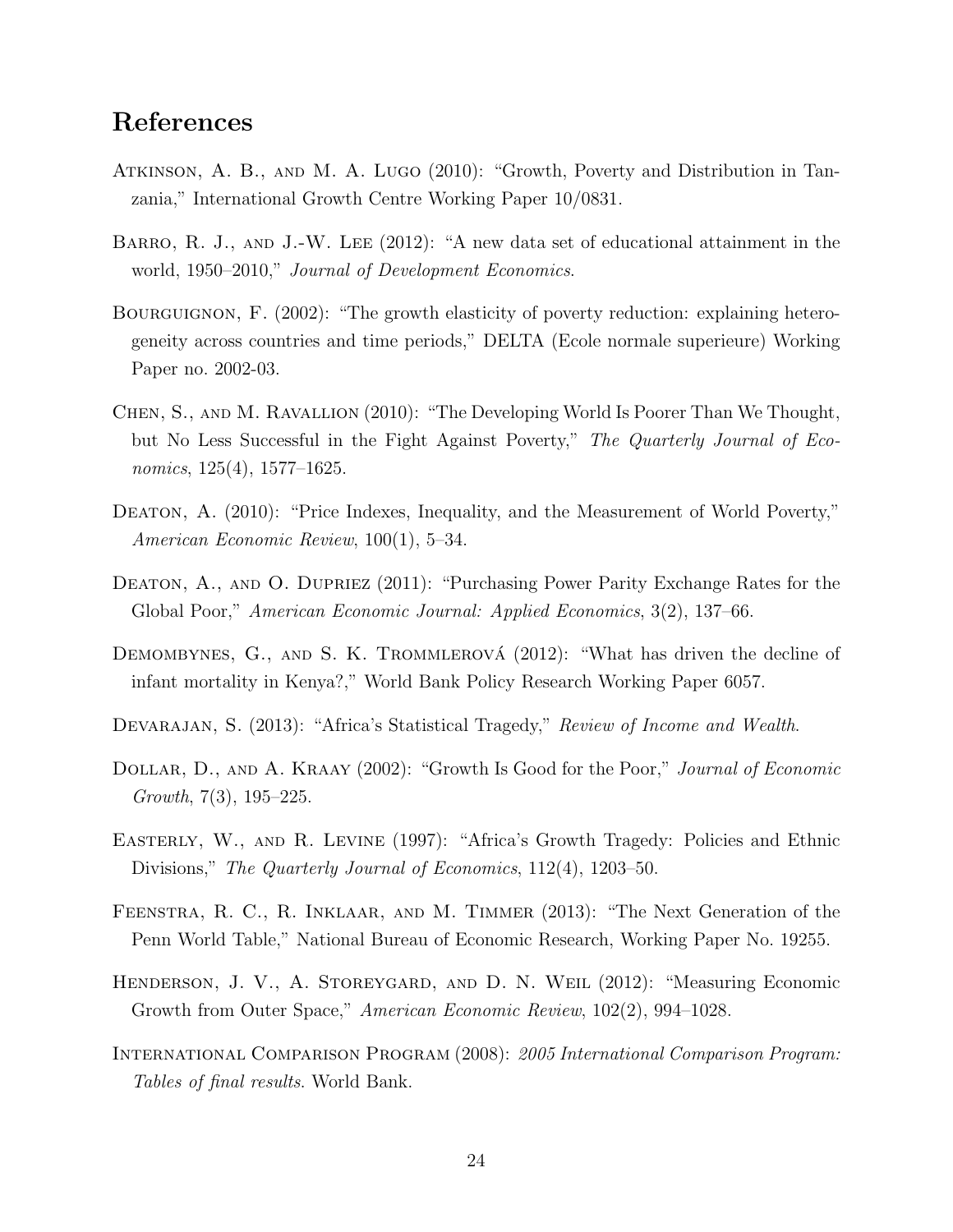- Jerven, M. (2010): "Random Growth in Africa? Lessons from an Evaluation of the Growth Evidence on Botswana, Kenya, Tanzania and Zambia, 1965-1995," The Journal of Development Studies, 46(2), 274–294.
- Johnson, S., W. Larson, C. Papageorgiou, and A. Subramanian (2013): "Is Newer Better? Penn World Table Revisions and Their Impact on Growth Estimates," Journal of Monetary Economics, 60(2), 255–274.
- MKENDA, A. F., E. G. LUVANDA, AND RUHINDUKA (2010): "Growth and distribution in Tanzania: Recent experience and lessons," Interim report to Research on Poverty Alleviation (REPOA), Dar es Salaam, Tanzania.
- National Bureau of Statistics (2002): "2000/01 Tanzania Household Budget Survey - Final Report," United Republic of Tanzania.
- (2009): "2007 Household Budget Survey Mainland Tanzania," United Republic of Tanzania.
- (2010): "Tazania National Panel Survey Report Round 1, 2008/09," United Republic of Tanzania.
- Ravallion, M. (2003): "Measuring Aggregate Welfare in Developing Countries: How Well Do National Accounts and Surveys Agree?," The Review of Economics and Statistics, 85(3), 645–652.
- (2008): "Poverty Lines," in The New Palgrave Dictionary of Economics, ed. by S. N. Durlauf, and L. E. Blume. Palgrave Macmillan, Basingstoke.
- Ravallion, M., S. Chen, and P. Sangraula (2009): "Dollar a Day Revisited," World Bank Economic Review, 23(2), 163–184.
- RAVALLION, M., G. DATT, AND D. VAN DE WALLE (1991): "Quantifying Absolute Poverty in the Developing World," The Review of Income and Wealth, 37, 345–361.
- UNSIGNED EDITORIAL (2011): "Africa Rising: The Hopeful Continent," The Economist.
- WORLD BANK (2013): "The State of the Poor: Where are the Poor and where are they Poorest?," Poverty Reduction & Economic Management unit, available online at http://bit.ly/15upWbL, last accessed April 20, 2013.
- Young, A. (2012): "The African Growth Miracle," National Bureau of Economic Research, Working Paper No. 18490.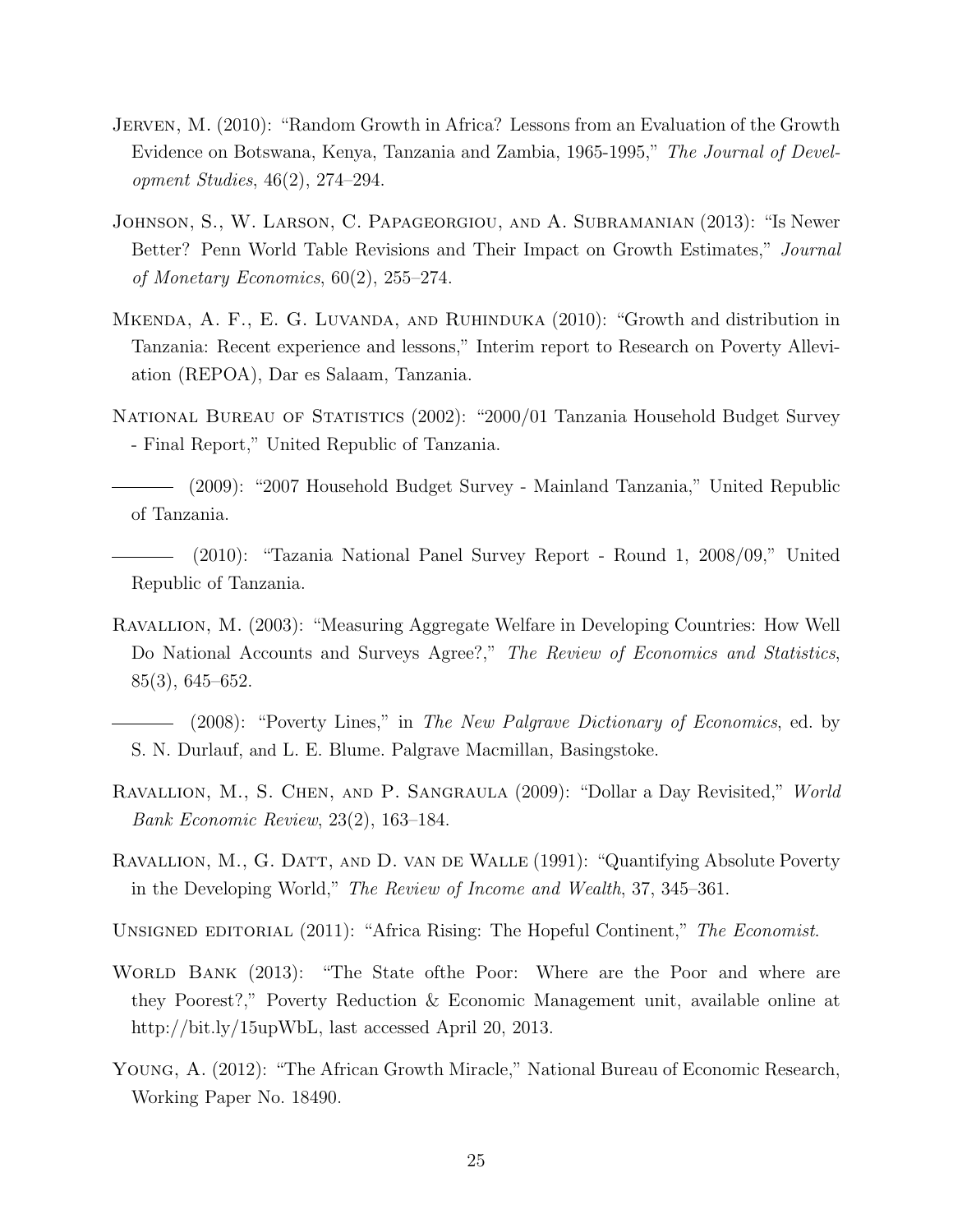# Appendix

|            |           |            | Nominal Consump. Growth |                    | Change in Pov. Headcount |          | Inflation |
|------------|-----------|------------|-------------------------|--------------------|--------------------------|----------|-----------|
| Country    | Period    | Nat'l Acct | Survey                  | $\frac{\log x}{1}$ | National                 | CPI      | Survey    |
|            | 1992-1998 | 60.2       | 125.2                   | 2.2                |                          | 180.2    |           |
| <b>BDI</b> | 1998-2006 | 184.6      | 85.9                    | $-5.1$             |                          | 93.1     |           |
| <b>BEN</b> | 1995-2000 | 39.5       |                         |                    |                          | 20.0     | 22.2      |
| <b>BEN</b> | 2000-2002 | 17.0       |                         |                    |                          | $6.6\,$  | 45.7      |
| <b>BFA</b> | 1995-1998 | $39.3\,$   |                         |                    |                          | 14.1     | 76.9      |
| <b>BFA</b> | 1998-2003 | $38.6\,$   | 7.5                     | $-13.5$            |                          | 8.0      | 13.7      |
| <b>BFA</b> | 2003-2009 |            | 26.3                    | $-11.9$            | $-2.5$                   | 22.9     |           |
| <b>BWA</b> | 1986-1993 | 212.5      |                         |                    | $-26.1$                  | 119.5    |           |
| <b>BWA</b> | 1994-2003 | 191.0      |                         |                    |                          | 107.5    | 37.6      |
| <b>BWA</b> | 2003-2010 | 179.6      |                         |                    |                          | 80.7     | 53.7      |
| CAF        | 1992-2003 | 44.9       | 116.0                   | $-20.7$            |                          | 67.8     |           |
| CAF        | 2003-2008 | 30.2       | 24.3                    | $0.4\,$            |                          | 18.6     |           |
| CIV        | 1985-1986 | $5.6\,$    | $-2.0$                  | $-5.4$             |                          | 9.7      |           |
| CIV        | 1986-1987 | $-1.9$     | 1.2                     | 4.6                |                          | 6.9      |           |
| CIV        | 1987-1988 | $-2.6$     | $-18.2$                 | 5.1                |                          | 6.9      |           |
| CIV        | 1988-1993 | $-8.8$     | $-22.1$                 | 4.0                |                          | 8.5      |           |
| CIV        | 1993-1995 | $54.3\,$   | 27.3                    | $3.3\,$            |                          | 44.1     | 42.9      |
| CIV        | 1995-1998 | 25.0       | 14.1                    | $3.0\,$            |                          | 11.6     | 12.4      |
| CIV        | 1998-2002 | $-0.8$     | 14.8                    | $-0.7$             | 3.8                      | 11.0     |           |
| CIV        | 2002-2008 | 18.8       | $-12.5$                 | 0.4                | $2.5\,$                  | 20.9     |           |
| CMR        | 1983-1993 | 19.1       |                         |                    |                          | 44.2     | 32.1      |
| <b>CMR</b> | 1993-1996 | 23.1       |                         |                    |                          | 53.1     | 43.7      |
| CMR        | 1996-2001 | 26.0       | 40.6                    | $-14.1$            | $-13.1$                  | 16.4     | $57.1\,$  |
| <b>CMR</b> | 2001-2007 | 25.0       | $-0.7$                  | $-1.2$             | $-0.3$                   | 12.2     | 15.9      |
| COG        | 2005-2011 | 120.0      |                         |                    | $-3.6$                   | 31.5     |           |
| <b>ETH</b> | 1982-1995 | 95.1       |                         | $-5.7$             |                          | 151.9    |           |
| <b>ETH</b> | 1995-1999 | $5.9\,$    | $-7.3$                  |                    | $-1.3$                   | 7.6      |           |
| <b>GHA</b> | 1987-1988 | 36.2       | 31.1                    |                    |                          | $31.4\,$ |           |
| <b>GHA</b> | 1988-1989 | $30.7\,$   |                         | $-1.2$             |                          | 25.2     |           |
| <b>GHA</b> | 1992-1998 | 384.5      |                         | $-12.0$            | $-12.2$                  | 434.6    |           |

Table 5: Growth  $\&$  poverty spells with available household survey data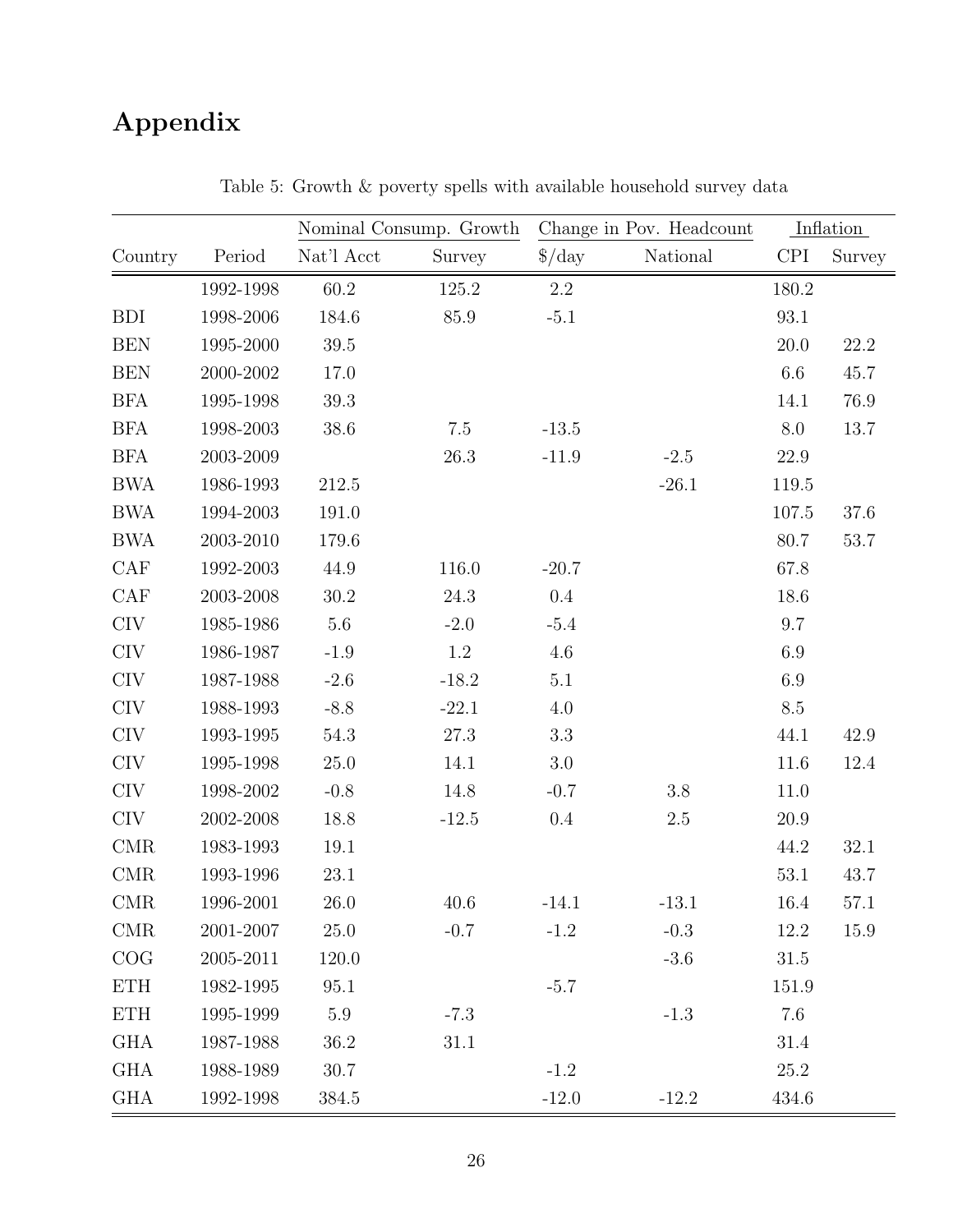|            |           |            | Nominal Consump. Growth |                    | Change in Pov. Headcount |            | Inflation |
|------------|-----------|------------|-------------------------|--------------------|--------------------------|------------|-----------|
| Country    | Period    | Nat'l Acct | Survey                  | $\frac{\log x}{1}$ | National                 | <b>CPI</b> | Survey    |
| <b>GHA</b> | 1998-2005 | 384.3      | 277.0                   |                    |                          | 252.7      |           |
| $\rm GIN$  | 1991-1994 | $33.4\,$   |                         | $-28.7$            |                          |            |           |
| <b>GIN</b> | 1994-2003 | 60.5       |                         | $-7.5$             |                          |            |           |
| <b>GIN</b> | 2003-2007 | 195.3      |                         | $-13.0$            |                          |            |           |
| $\rm{GMB}$ | 1998-2003 | $32.6\,$   | 139.8                   | $-32.0$            |                          | $39.0\,$   |           |
| $\rm{GNB}$ | 1991-1993 | 142.9      | 62.7                    | 10.8               |                          | $151.2\,$  |           |
| GNB        | 1994-2002 | 188.8      |                         |                    | $-13.4$                  | 300.7      |           |
| <b>GNB</b> | 2002-2012 |            |                         |                    | $6.1\,$                  |            |           |
| <b>KEN</b> | 1982-1992 | 179.8      |                         |                    |                          | 255.8      | 823.4     |
| <b>KEN</b> | 1992-1994 | 32.1       | 48.8                    | $-9.9$             |                          | 88.0       | $-50.4$   |
| <b>KEN</b> | 1994-1997 | 118.8      | 42.8                    | $-8.9$             |                          | 23.1       | 155.5     |
| <b>KEN</b> | 1997-2005 | $45.9\,$   | $-0.0$                  | $23.8\,$           |                          | 80.9       |           |
| <b>LSO</b> | 1987-1993 | 99.9       |                         | 12.1               |                          | 122.8      |           |
| <b>LSO</b> | 1993-1994 | $3.3\,$    | 66.5                    | $-10.3$            |                          | $8.2\,$    |           |
| <b>LSO</b> | 1994-2002 | 116.1      | $-18.0$                 |                    |                          | $35.3\,$   |           |
| $\rm MDG$  | 1980-1993 | 430.8      | 497.8                   | $-13.4$            |                          | 594.2      |           |
| $\rm MDG$  | 1993-1997 | 140.1      | 115.4                   | $-0.4$             | 3.3                      | 159.2      |           |
| <b>MDG</b> | 1997-1999 | 18.9       | $-11.7$                 | 10.3               | $-2.0$                   | 16.8       |           |
| <b>MDG</b> | 1999-2001 | $6.0\,$    | 35.3                    | $-6.0$             | $-1.7$                   | 19.6       |           |
| <b>MDG</b> | 2001-2002 | 8.7        |                         |                    | 11.1                     | 15.9       |           |
| <b>MDG</b> | 2002-2004 | 28.3       |                         |                    | $-8.6$                   | 12.4       |           |
| <b>MDG</b> | 2004-2005 | 22.5       |                         |                    | $-3.4$                   | 18.5       |           |
| <b>MDG</b> | 2005-2010 |            | $-11.1$                 | 13.5               |                          | 58.9       |           |
| MLI        | 1987-1994 | 44.8       |                         |                    |                          |            | $7.2\,$   |
| MLI        | 1994-1996 | 32.0       |                         |                    |                          | 21.2       | 33.4      |
| MLI        | 1996-1998 | 1.8        |                         |                    |                          | 3.7        | 0.2       |
| MLI        | 2006-2010 |            | $-0.0$                  | $-1.0$             | $-3.8$                   | 14.4       |           |
| <b>MOZ</b> | 1996-2002 | 116.5      | 71.1                    |                    |                          | 60.9       |           |
| <b>MRT</b> | 1993-1995 | $3.2\,$    | 16.7                    |                    |                          | $10.9\,$   |           |
| <b>MRT</b> | 1996-2000 | 24.7       |                         | $-2.2$             |                          | 21.5       | 24.3      |
| <b>MRT</b> | 2000-2004 | 43.2       | 4.8                     | 4.3                | $0.4\,$                  | 26.3       | 30.4      |
| <b>MRT</b> | 2004-2008 | 51.3       | $26.2\,$                | $-2.0$             | $-4.7$                   | 37.2       | 36.3      |

Table 5: (continued)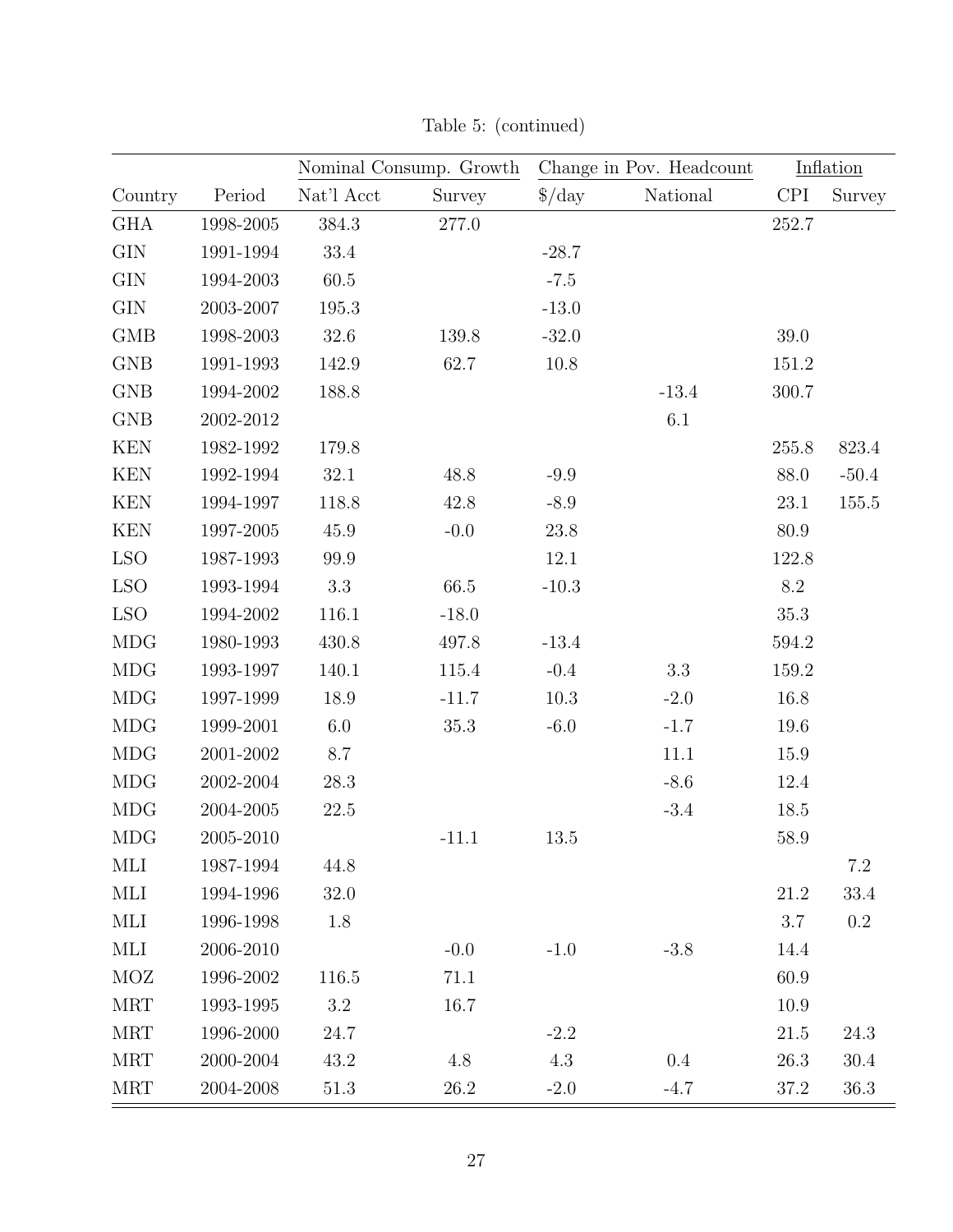|                      |               |            |         |                    | Nominal Consump. Growth Change in Pov. Headcount |            | Inflation |
|----------------------|---------------|------------|---------|--------------------|--------------------------------------------------|------------|-----------|
| Country              | Period        | Nat'l Acct | Survey  | $\frac{\log x}{1}$ | National                                         | <b>CPI</b> | Survey    |
| <b>MWI</b>           | 1998-2004     | 407.0      |         | $-9.2$             | $-12.9$                                          | 222.6      |           |
| $\operatorname{MWI}$ | 2004-2010     | 94.3       |         |                    | $-1.7$                                           | 79.8       |           |
| <b>NER</b>           | 1992-1994     | 43.3       | 12.2    | $5.4\,$            |                                                  | 34.4       |           |
| <b>NER</b>           | 1994-2005     | 33.2       | 95.4    | $-28.0$            |                                                  | 42.9       | 39.7      |
| $\operatorname{NER}$ | $2005 - 2007$ |            | $-9.1$  |                    |                                                  | $0.1\,$    |           |
| ${\rm NGA}$          | 1986-1992     |            |         | 8.0                |                                                  | 353.9      |           |
| ${\rm NGA}$          | 1992-1996     |            | 383.5   | $6.6\,$            |                                                  | $451.4\,$  |           |
| ${\rm NGA}$          | 1996-2003     |            | 82.8    |                    |                                                  | 108.3      |           |
| <b>RWA</b>           | 1985-2000     | 239.5      |         | 11.2               |                                                  | 323.6      |           |
| <b>RWA</b>           | 2000-2005     | 74.2       | 33.7    |                    |                                                  | $38.6\,$   |           |
| <b>SEN</b>           | 1991-1994     | 27.6       | 34.6    | $-12.2$            |                                                  | 31.4       |           |
| <b>SEN</b>           | 1994-2001     | 32.4       | 16.9    | $-9.5$             |                                                  | 19.4       |           |
| <b>SEN</b>           | 2001-2005     | 11.9       | 8.2     | $-10.7$            | $-6.9$                                           | 4.5        |           |
| <b>SEN</b>           | 2005-2011     | 34.3       |         |                    | $-1.6$                                           | 18.4       |           |
| <b>SLE</b>           | 1990-2003     | 795.3      |         | $-9.4$             |                                                  |            |           |
| <b>TGO</b>           | 2006-2011     | $32.8\,$   |         |                    | $-3.0$                                           | 18.0       |           |
| TZA                  | 1992-2000     | $350.5\,$  |         | 12.0               |                                                  | 287.5      |           |
| <b>TZA</b>           | 2000-2007     | 84.9       | 76.9    | $-16.7$            |                                                  | 47.3       | 93.0      |
| <b>UGA</b>           | 1989-1992     | 172.4      | 102.9   | 1.4                |                                                  | 123.0      |           |
| <b>UGA</b>           | 1992-1996     | 68.2       | 18.3    | $-5.6$             | $-12.0$                                          | 25.9       |           |
| <b>UGA</b>           | 1996-1999     | 24.0       | 21.8    | $-3.9$             | $-10.6$                                          | 14.5       |           |
| <b>UGA</b>           | 1999-2002     | 18.9       | $8.6\,$ | $-3.1$             | $5.0\,$                                          | $5.0\,$    |           |
| <b>UGA</b>           | 2002-2005     | 27.7       | 18.2    |                    | $-7.7$                                           | 22.2       |           |
| <b>UGA</b>           | 2006-2009     | 45.3       |         | $-13.5$            |                                                  | 34.4       |           |
| ZAF                  | 1993-1995     | 24.7       | 2.9     | $-2.9$             |                                                  | 18.4       |           |
| ZAF                  | 1995-2000     | 50.5       | 18.7    | 4.8                | $7.0\,$                                          | 38.1       |           |
| ZAF                  | 2000-2005     | 59.0       | 92.4    |                    |                                                  | 28.1       |           |
| ZMB                  | 1991-1993     | 725.4      | 541.2   | 4.2                |                                                  | 652.8      |           |
| ZMB                  | 1993-1996     | 175.1      | 201.1   | $-3.2$             |                                                  | 198.5      |           |
| ZMB                  | 1996-1998     | 42.6       | 79.5    | $-6.4$             |                                                  | 54.8       |           |
| ZMB                  | 1998-2002     | 157.8      | 59.0    |                    |                                                  | 137.1      |           |
| ZMB                  | 2003-2004     | 0.9        |         | $-0.3$             |                                                  | 18.0       |           |

Table 5: (continued)